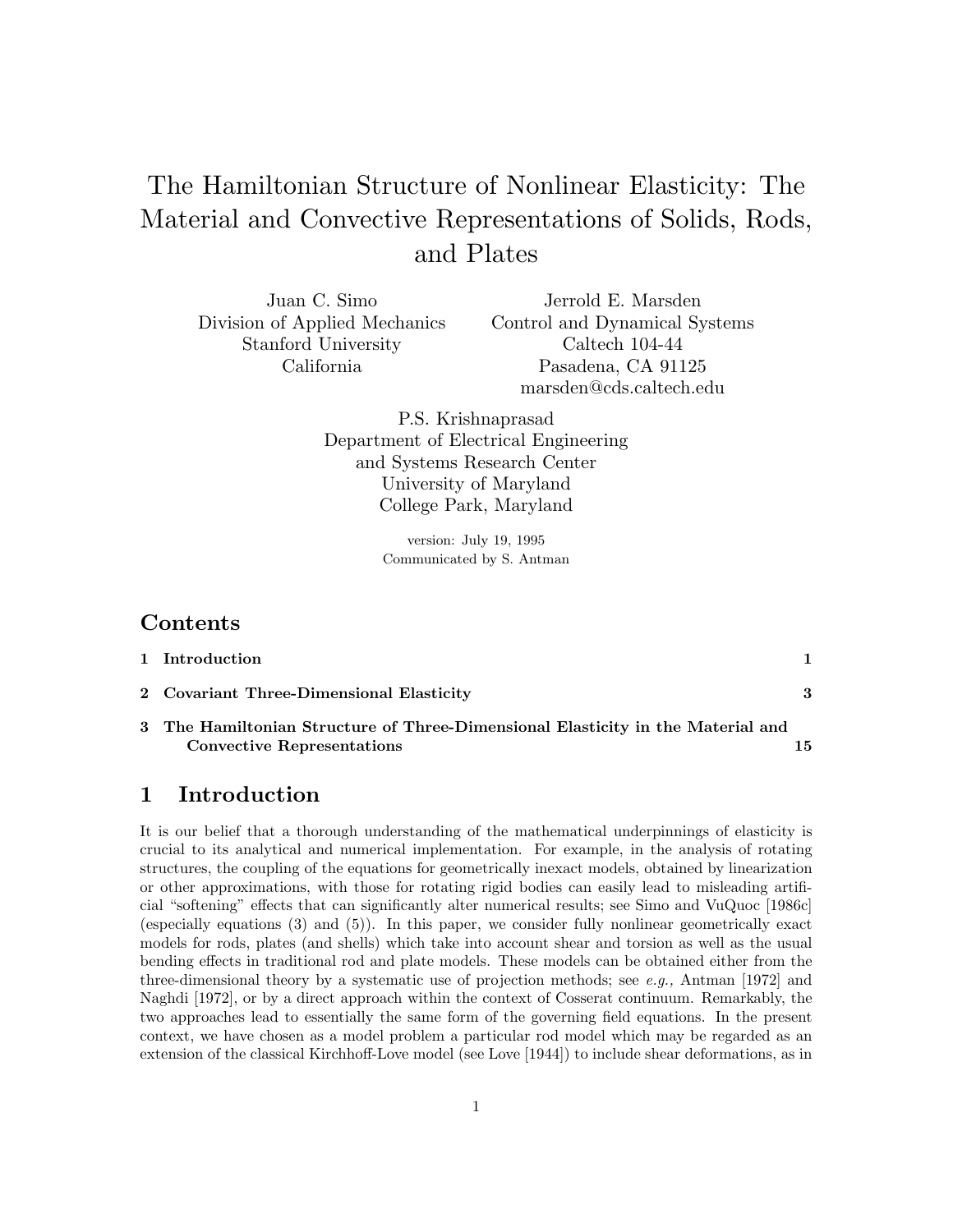Reissner [1973, 1981], Antman [1974], Antman and Jordan [1975], and Simo [1985]. The counterpart of this model for plates is also considered. Our objective is a systematic development of the Hamiltonian structure underlying the dynamics of these geometrically exact models in the material and convective representations. The convective representation, which is often referred to as the body representation in the context of rigid-body mechanics, is a useful counterpart to the more familiar material and spatial representations. Understanding the relation between these alternative representations is useful for computational purposes and for coupling of these models to the dynamics of rigid body motion, as in Krishnaprasad and Marsden [1987]. We confine our attention to the material and convective representations only for simplicity; one can also treat the spatial representation and in fact we shall use the latter in a subsequent work on stability of rigid bodies with geometrically exact flexible attachments (see Krishnaprasad, Marsden, Posbergh, and Simo [1988]).

One of the topics that is of importance in the foundations of elasticity is a geometric formulation of the equations in Hamiltonian form. This form is useful in the dynamical analysis of systems; for example in the study of nonlinear stability (see Holm, Marsden, Ratiu, and Weinstein [1985], Krishnaprasad [1985], and Lewis, Marsden, and Ratiu [1986a]), of bifurcation theory (see Golubitsky and Stewart [1986] and Lewis, Marsden and Ratiu [1986b]) and of chaotic solutions (see Holmes and Marsden [1983] and Guckenheimer and Holmes [1983]). Our own motivation is to provide additional insight for work on rotating structures using geometrically exact models (see Krishnaprasad and Marsden [1987] and Krishnaprasad, Marsden, Posbergh and Simo [1988]). Of course, independent of this motivation is the fact that these Hamiltonian structures are of intrinsic interest for the mathematical foundations of elasticity theory.

The Hamiltonian structure for the material (or Lagrangian) representation of elasticity is given in terms of canonically conjugate variables—namely the placement field and its conjugate momentum, the momentum density. This standard result is well known and is indicated in, for example, Marsden and Hughes [1983, Chapter 5]. The relation between this and other structures in spatial and body representations is an important result that goes back to Arnold [1966] and was developed by Marsden and Weinstein [1974, 1982], and others. A noncanonical Hamiltonian structure for elasticity that is partially a spatial representation is given in Holm and Kuperschmit [1983], and a Hamiltonian structure for isotropic elasticity in spatial representation is given in Marsden, Ratiu, and Weinstein [1984a,b]. We deal with these as well as the convective representation and also develop a Hamiltonian formalism for rods and plates. A geometric setting that is useful for understanding the general relation between the material, inverse material, spatial, and convective representations, and relies partially on the present work is given in Holm, Marsden and Ratiu [1986].

The noncanonical brackets found in this paper are obtained by the general methods of reduction from the canonical structure in material representation, as in Arnold [1966] and Marsden and Weinstein [1982]. When these procedures are done for fixed boundary problems, one obtains Lie-Poisson brackets associated with the dual of a Lie algebra of a semi-direct product. (See Marsden, Weinstein, Ratiu, Schmit and Spencer [1983] for a general introduction to this geometric theory.) These sorts of brackets appear for example in the equations for compressible fluids and magnetohydrodynamics (see Marsden [1982], Holm and Kuperschmit [1983] and Marsden, Ratiu and Weinstein [1984a,b]). (The geometric reason for this appearance is that if a configuration space is a group  $G$ , then the reduction of the phase space  $T^*G$  by the isotropy subgroup  $G_a$  for a representation of G on a vector space **V** is essentially the dual of the Lie algebra of the semi-direct product  $G<sup>2</sup>$ **V**. This result, due to Ratiu, Guillemin and Sternberg, is proved in a sharpened version in Marsden, Ratiu and Weinstein [1984a] (to which we refer for the original references). When free boundaries are present, however, the brackets are only partially of the Lie-Poisson type. The geometric setting for these is the "gauged Lie-Poisson" context of Montgomery, Marsden and Ratiu [1984]. This was applied to free boundary fluid problems in Lewis, Marsden, Montgomery and Ratiu [1986]. In this paper, we shall not require the fairly sophisticated context of the gauged Lie-Poisson structures, but rather we shall obtain the results by a direct calculation. We do note, however, that when no boundaries are present, the Poisson brackets we get for three dimensional elasticity do reduce to Lie-Poisson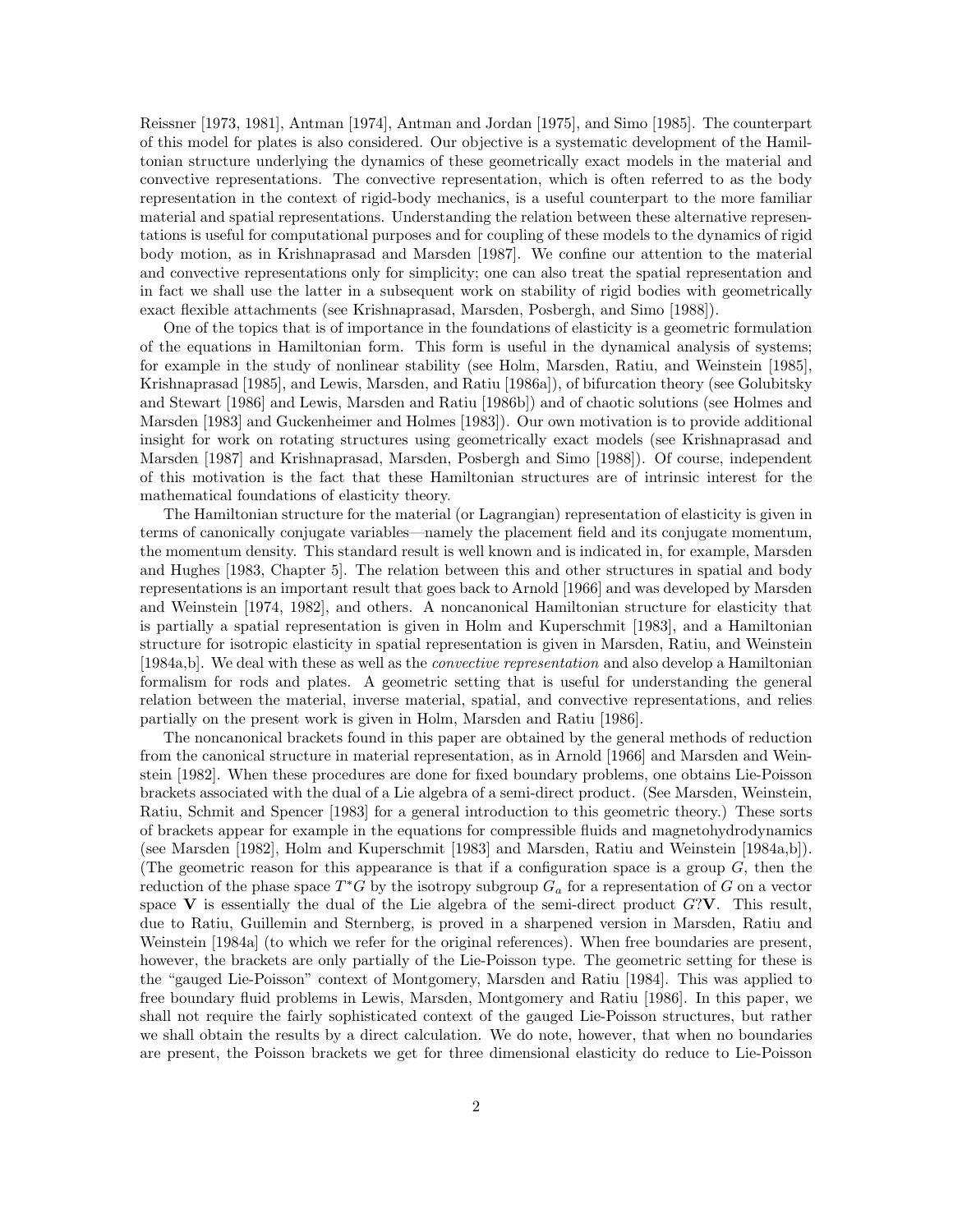brackets for a semidirect product. For rods and plates, the brackets also reduce to the Lie-Poisson type in the cases that the configuration space reduces to a group; for example, this happens for the torsional motion of a rod.

The geometric point of view adopted in this paper has proven particularly useful in the numerical solution of initial boundary value problems. For the geometrically exact rod model, for instance, exact update procedures for the configuration, stress resultants and stress couples can be developed by employing discrete algorithmic counterparts of the exponential map and parallel transport (see Simo and Vu-Quoc [1986a,b, 1987]). These ideas also play a central role in the numerical analysis of geometrically exact shell models, as in Simo and Fox [1988] and Simo, Fox and Ritai [1988a,b]. This methodology results in algorithms that *exactly preserve* the fundamental physical requirement of material frame-indifference. Similarly, for three-dimensional nonlinear viscoelastic solids, by exploiting the convective representation, one can develop unconditionally stable algorithms, accurate to second order, which exactly preserve covariance of the continuum formulation (see Simo [1987]). Thus, these algorithms go beyond the notion of incremental objectivity, as proposed by Hughes and Winget [1980]. Finally, we believe that the Hamiltonian structures developed in this paper will play a central role in the future development, design and stability analysis of time-stepping integration algorithms for nonlinear elastodynamics, which ensure not only conservation of energy (as in Chorin, Hughes, McCracken and Marsden [1978] or Hughes, Liu and Caughy [1978]), but exactly preserve other fundamental integrals of motion such as global angular momentum (see Marsden [1988] and references therein).

#### **2 Covariant Three-Dimensional Elasticity**

We summarize the notation to be used in the description of three dimensional elastodynamics, following to a large extent the usage of Marsden and Hughes [1983]. Emphasis is placed on a covariant formulation of the field equations independent of the choice of coordinate charts.

#### **The Configuration Space**

Let  $(\mathcal{B}, \mathbf{G})$  and  $(\mathcal{Y}, \mathbf{g})$  be two smooth Riemannian manifolds carrying metrics **G** and **g** respectively. Typically we have  $\mathcal{B} \subset \mathcal{Y}$ , where  $\mathcal{Y} = \mathbb{R}^3$  is the Euclidean three-space with the standard Euclidean metric. We refer to B as the reference configuration with points denoted by  $X \in \mathcal{B}$ , and we speak of Y as the *ambient space* in which the body B moves. Points in Y are denoted  $x \in Y$ . We shall consider coordinate charts  $\hat{X}^A : \mathcal{B} \to \mathbb{R}$  and  $\hat{x}^a : \mathcal{Y} \to \mathbb{R}$  so that the local coordinates of the points  $X$  and  $x$  are denoted by

$$
X^{A} = \hat{X}^{A}(X) \quad \text{for } X \in \mathcal{B} \quad \text{and} \quad x^{a} = \hat{X}^{a}(x) \quad \text{for } x \in \mathcal{Y}.
$$
 (2.1)

The configuration space C is the set of (orientation-preserving) embeddings  $\varphi : \mathcal{B} \to \mathcal{Y}$ ; we write

$$
\mathcal{C} = \text{Emb}(\mathcal{B}, \mathcal{Y}),\tag{2.2}
$$

and call the set  $\varphi(\mathcal{B})$  the *current configuration*. It is known that, when suitably topologized, C is a smooth infinite-dimensional manifold (see Abraham, Marsden and Ratiu [1983], Ebin and Marsden [1970] and references therein].

To construct the tangent space to C at a configuration  $\varphi \in C$ , consider a smooth curve  $\varepsilon \mapsto \varphi_{\varepsilon}$ such that  $\varphi_{\epsilon|\epsilon=0} = \varphi$ , By definition,  $d\varphi_{\epsilon}/d\epsilon|_{\epsilon=0}$  is tangent to C at  $\varphi$ . Let  $X \in \mathcal{B}$ ; then

$$
\left. \frac{d}{d\epsilon} \right|_{\epsilon=0} \varphi_{\epsilon}(X) \in T_{\varphi(X)} \mathcal{Y},\tag{2.3}
$$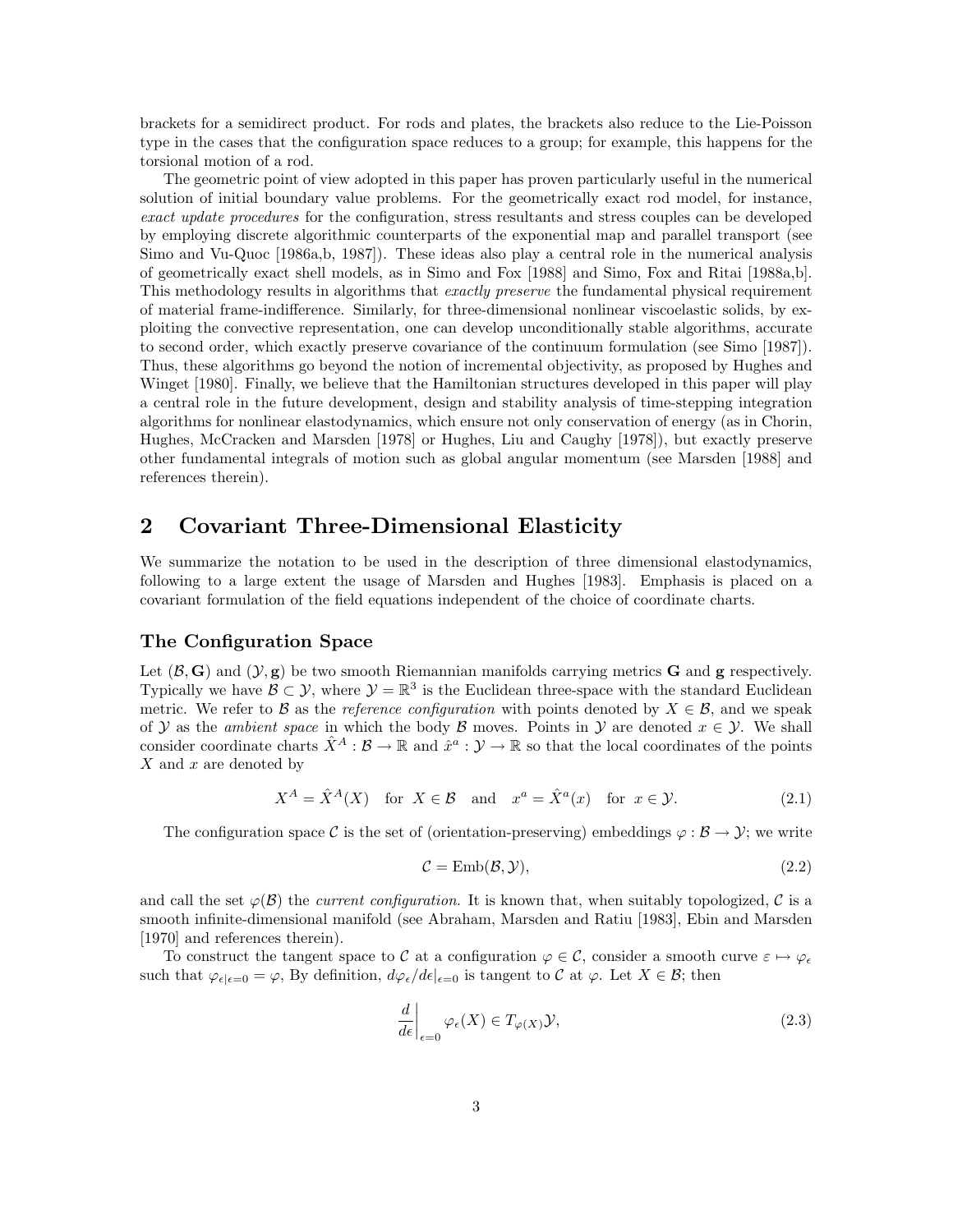where  $T_{\varphi(X)}\mathcal{Y}$  is the tangent space to  $\mathcal{Y}$  at  $\varphi(X)$ . Consequently, the map

$$
X \in \mathcal{B} \mapsto \left. \frac{d}{d\varepsilon} \right|_{\varepsilon=0} \varphi_{\varepsilon}(X) \in T_{\varphi(X)} \mathcal{Y} \tag{2.4}
$$

is a vector field over  $\varphi : \mathcal{B} \to \mathcal{Y}$ . Hence, we define the tangent space  $T_{\varphi} \mathcal{C}$  as

$$
T_{\varphi} \mathcal{C} = \{ \mathbf{V}_{\varphi} : \mathcal{B} \to T \mathcal{Y} \mid \mathbf{V}_{\varphi}(X) \in T_{\varphi(X)} \mathcal{Y} \text{ for all } X \in \mathcal{B} \}. \tag{2.5}
$$

In local coordinates relative to the chart  $\{X^A\}$  we have

$$
\mathbf{V}_{\varphi}(X) = V^{i}(X)\frac{\partial}{\partial x^{i}} \in \mathbf{T}_{\varphi(X)}\mathcal{Y}.
$$
\n(2.6)

We often use the notation  $x = \varphi(X)$ .

#### **Kinematics**

A motion is a curve of configurations; we let  $\varphi_t$  be the configuration at time t and write  $\varphi_t(X) =$  $\varphi(X, t)$ . Given a motion  $\varphi_t$ , we define the following quantities:

(i) material velocity:  $\mathbf{V}_t \in \mathbf{T}_{\varphi_t} \mathcal{C}$  given by

$$
\mathbf{V}_t(X) := \frac{\partial}{\partial t} \varphi(X, t),\tag{2.7}
$$

(ii) spatial velocity:  $\mathbf{v}_t \in \mathfrak{X}(\varphi_t(\mathcal{B}))$  [the space of vector fields on  $\varphi_t(\mathcal{B})$ ] is defined by

$$
\mathbf{v}_t = \mathbf{V}_t \circ \varphi_t^{-1},\tag{2.8}
$$

(iii) convective velocity:  $V_t \in \mathfrak{X}(\mathcal{B})$  is defined by

$$
\mathcal{V}_t = \varphi_t^*(\mathbf{v}_t) := \mathbf{T}\varphi_t^{-1} \circ \mathbf{v}_t \circ \varphi_t = \mathbf{T}\varphi_t^{-1} \circ \mathbf{V}_t.
$$
\n(2.9)

The *deformation gradient*, denoted by  $\mathbf{F}_t$ , is defined to be the tangent map of  $\varphi_t$ ; we write  $\mathbf{F}_t = \mathbf{T}\varphi_t$ . In coordinates,

$$
\mathbf{F}_t = F_A^a \frac{\partial}{\partial x^a} \otimes \mathbf{d} X^A; \quad F_A^a = \frac{\partial \varphi^a}{\partial X^A}, \tag{2.10}
$$

where  $dX^A$  is the basis dual to  $(\partial/\partial X^A)$ .

The following diagram illustrates these concepts.

#### Figure 2.1:

**Proposition 2.1** The convected velocity is the negative of the spatial velocity of the inverse motion  $\varphi_t^{-1}: \mathcal{Y} \to \mathcal{B}; i.e.,$ 

$$
\mathcal{V}_t = -\frac{\partial \varphi_t^{-1}}{\partial t} \circ \varphi_t.
$$
\n(2.11)

**Proof** Applying the chain rule to the identity  $X = \varphi^{-1}(\varphi(X,t), t)$  gives

$$
\frac{\partial \varphi_t^{-1}}{\partial t} \circ \varphi_t + T \varphi_t^{-1} \circ \mathbf{V}_t = \mathbf{0},
$$

and so the result follows by noting that  $V_t = T \varphi_t^{-1} \circ \mathbf{v}_t \circ \varphi_t$ .  $\Box$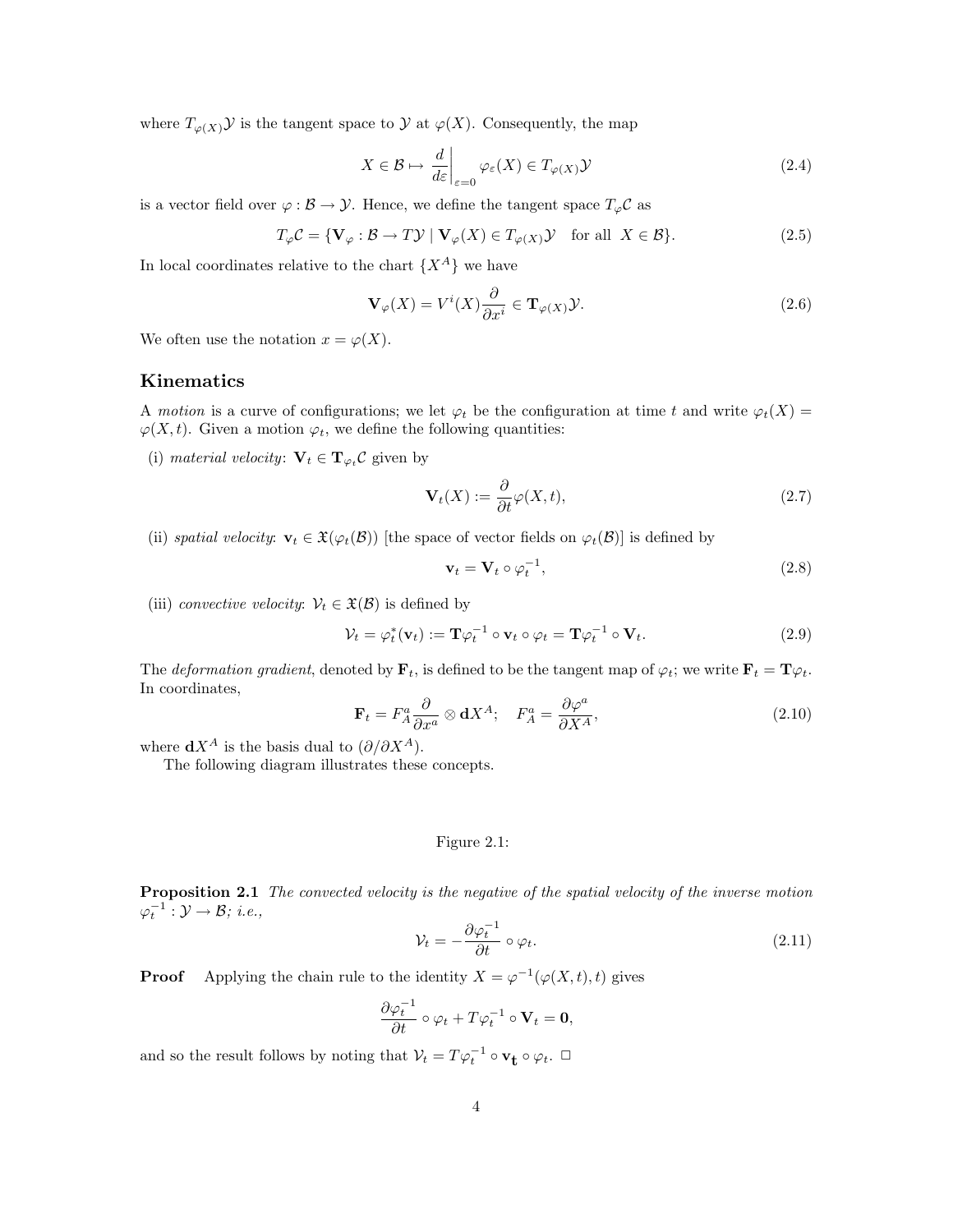#### **The Metric and Convected Metric Tensors. Convected Lie Derivative**

We define the convected metric tensor by the pull-back relation:

$$
\mathbf{C}_t = \varphi_t^*(\mathbf{g}); \quad i.e., \quad C_{AB} = F_A^a F_B^b g_{ab} \circ \varphi_t. \tag{2.12}
$$

 $C_t$  is called the *right Cauchy-Green* tensor.

Let ∇ be the Levi-Civita connection associated with the spatial Riemannian metric **g**. The corresponding Christoffel symbols are given by the standard relation:

$$
\gamma_{ab}^d = \frac{1}{2} g^{dc} \left[ \frac{\partial g_{ac}}{\partial x^b} + \frac{\partial g_{bc}}{\partial x^a} - \frac{\partial g_{ab}}{\partial x^c} \right].
$$
\n(2.13)

We define a Riemannian connection ∇˜ associated with the convected metric tensor **C** by the pullback relation:

$$
\tilde{\nabla}_{\mathcal{W}} \mathcal{V} := \varphi^* [\nabla_{\varphi_*({\mathcal{W}})} \varphi_*({\mathcal{V}})], \tag{2.14}
$$

for any convected vector fields  $V$  and  $W \in \mathfrak{X}(\mathcal{B})$ .

Using the properties of pull-backs and covariant differentiation, we find from (2.14) that the coordinate expression for  $\nabla$  is

$$
\Gamma_{AB}^C := \frac{\partial^2 \varphi^a}{\partial X^A \partial X^B} (F^{-1})_a^C + (F^{-1})_c^C F^b_B F^a_A \gamma^c_{ab}.
$$
\n(2.15)

It can be readily shown that the connection  $\tilde{\nabla}$  is the Levi-Civita connection for **C** with the Christoffel symbols given by the standard formula:

$$
\Gamma_{AB}^D = \frac{1}{2} C^{DC} \left[ \frac{\partial C_{AC}}{\partial X^B} + \frac{\partial C_{BC}}{\partial X^A} - \frac{\partial C_{AB}}{\partial X^C} \right].
$$
\n(2.16)

Let  $W \in \mathfrak{X}(\mathcal{B})$  be a convected vector field. We define the convected Lie derivative of W, denoted by  $\mathcal{L}_{\mathcal{V}}\mathcal{W}$ , as the Lie derivative relative to the convected velocity field  $\mathcal{V}_t$ . Consequently  $\mathcal{L}_{\mathcal{V}}\mathcal{W}$  is given by the pull-back relation:

$$
\mathcal{L}_{\mathcal{V}}\mathcal{W} := \varphi_t^* [\mathcal{L}_{\mathcal{V}_t}(\varphi_* \mathcal{W})]. \tag{2.17}
$$

Here  $\mathcal{L}_V$ **w** is the (spatial) Lie derivative of vector fields **w**  $\in \mathfrak{X}(\varphi(\mathcal{B}))$  defined by the formula (see Marsden and Hughes [1983], §1.6)

$$
\mathcal{L}_{v_t} \mathbf{w} := \varphi_{t_*} \frac{\partial}{\partial t} \varphi_t^* \mathbf{w}.
$$
\n(2.18)

# **Acceleration Vector Fields**

We define the *material acceleration*  $A_t : B \to TS$  and the *spatial acceleration*  $a_t : S \to TS$  associated with the motion  $\varphi_t$  by the expressions

$$
\mathbf{A}_t = \partial^2 \varphi_t / \partial t^2 = \partial \mathbf{V}_t / \partial t, \quad \mathbf{a}_t = \mathbf{A}_t \circ \varphi_t^{-1}.
$$
 (2.19)

The convected acceleration  $A_t : \mathcal{B} \to T\mathcal{B}$  is defined by the pull-back relation

$$
\mathcal{A}_t = \varphi_t^*(\mathbf{a}_t). \tag{2.20}
$$

**Proposition 2.2** The convected velocity and acceleration are related by the formula

$$
\mathcal{A}_t = \frac{\partial \mathcal{V}_t}{\partial t} + \tilde{\nabla}_{\mathcal{V}_t} \mathcal{V}_t.
$$
\n(2.21)

In coordinates, A is given by

$$
\mathcal{A}^A = \partial \mathcal{V}^A | \partial t + \mathcal{V}^C \mathcal{V}^A_{,C} + \Gamma^A_{CD} \mathcal{V}^C \mathcal{V}^D. \tag{2.22}
$$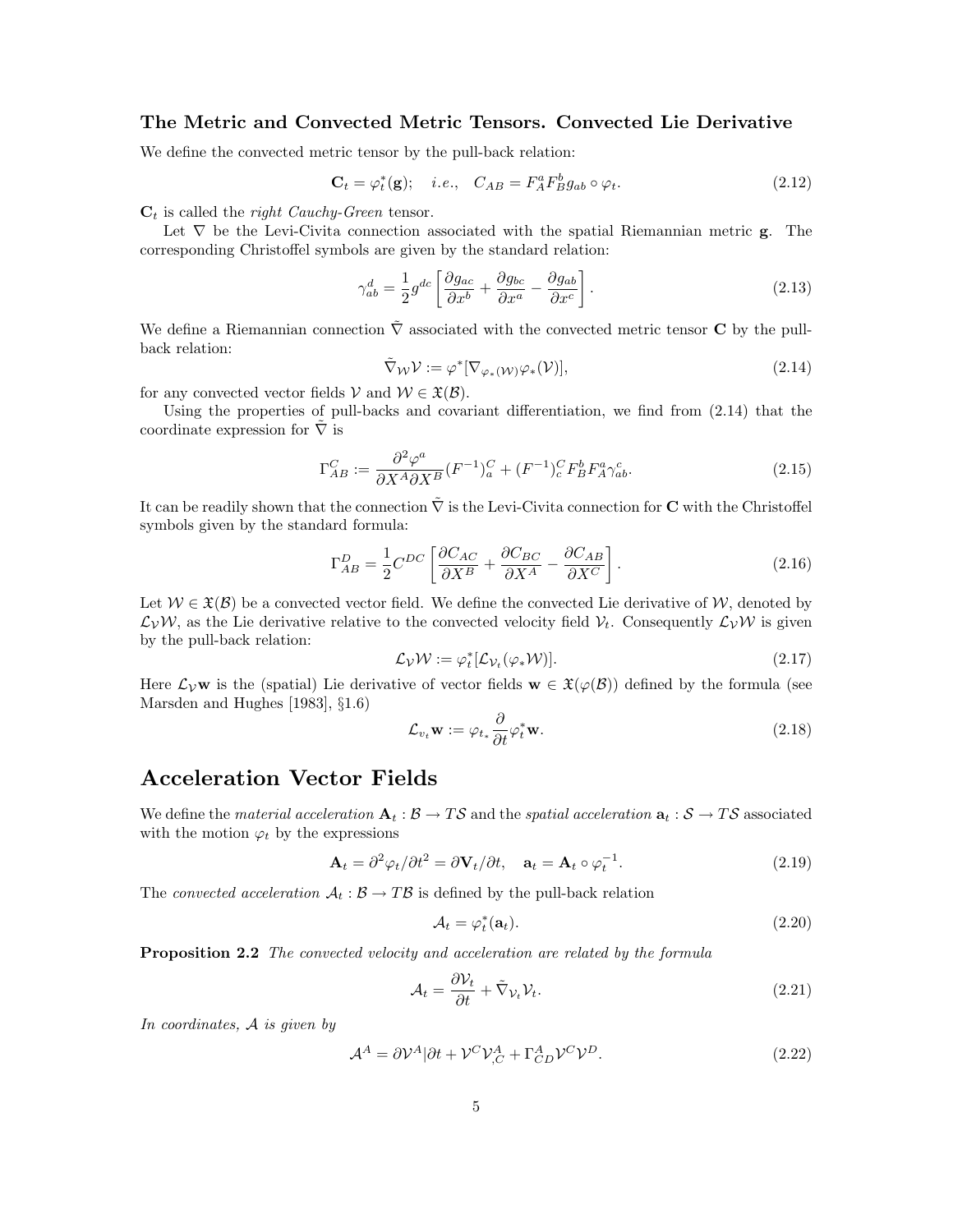**Proof** Recall (Marsden and Hughes [1983] p. 33) that the spatial velocity and accelerations are related by

$$
\mathbf{a}_t = \frac{\partial \mathbf{v}_t}{\partial t} + \nabla_{\mathbf{V}_t} \mathbf{v}_t.
$$
 (2.23)

Now pull back  $\nabla_{\mathcal{V}_t} \mathbf{V}_t$  by  $\varphi_t$  to get

$$
\varphi_t^*(\nabla_{\mathbf{V}_t} \mathbf{v}_t) = \tilde{\nabla}_{\varphi_t^* v_t} \varphi_t^* \mathbf{v}_t = \tilde{\nabla}_{\mathcal{V}} \mathcal{V}_t.
$$
\n(2.24)

The Lie derivative formula (2.18) then gives

$$
\frac{\partial V_t}{\partial t} = \frac{\partial}{\partial t} (\varphi_t^* \mathbf{v}_t) = \varphi_t^* (\mathbf{L}_{\mathbf{V}_t} \mathbf{v}_t) + \varphi_t^* \left( \frac{\partial \mathbf{v}_t}{\partial t} \right) = \varphi_t^* \left( \frac{\partial \mathbf{v}_t}{\partial t} \right).
$$
 (2.25)

Adding (**??**) and (**??**) gives (**??**).

Next, we record some formulae useful for our subsequent development of the convected equations of motion. Let  $T^*\mathcal{B}$  be the cotangent bundle of  $\mathcal{B}$ , and denote by  $\flat : T\mathcal{B} \to T^*\mathcal{B}$  the standard index-lowering action (see Abraham, Marsden and Ratiu [1983]) induced by the convected metric **C**. Given any vector field  $W \in \mathfrak{X}(B)$  there is a unique one-form  $W^{\flat}$  defined by the relation

$$
\mathcal{W}_A(X)\mathcal{U}^A(X) = C_{AB}(X)\mathcal{W}^A(X)\mathcal{U}^B(X),\tag{2.26}
$$

for any  $\mathcal{U} \in \mathfrak{X}(\mathcal{B})$  and  $X \in \mathcal{B}$ ; consequently, in coordinates,  $\mathcal{W}^{\flat}$  is defined as

$$
\mathcal{W}^{\flat}(X) := C_{AB}(X)\mathcal{W}^B(X)\mathbf{d}X^A. \tag{2.27}
$$

Similarly, following standard notation, we denote by  $\sharp : T^*B \to T\mathcal{B}$  the index-raising action induced by **C**. Associated with any  $\mathcal{M}: \mathcal{B} \to T^*\mathcal{B}$  there is a unique vector field  $\mathcal{M}^{\sharp} \in \mathfrak{X}(\mathcal{B})$ , with coordinate expression

$$
\mathcal{M}^{\sharp}(X) = C^{AB}(X)\mathcal{M}_B(X)\frac{\partial}{\partial X^A},\tag{2.28}
$$

relative to a chart  $\{X^A\}$  on  $\mathcal{B}$ . With this notation at hand we have

**Lemma 2.3** For the convected velocity field, the following relations hold:

i. 
$$
\mathcal{L}_{\mathcal{V}}\mathcal{V}^{\flat} = \frac{1}{2}\mathbf{d}|\mathcal{V}|_{C}^{2} + (\tilde{\nabla}_{\mathcal{V}}\mathcal{V})^{\flat}, \qquad (2.29)
$$

which has the coordinate form

$$
(\mathcal{L}_{\mathcal{V}}\mathcal{V}^{\flat})_A = \frac{1}{2} \frac{\partial}{\partial X^A} [\mathcal{V}^B C_{BC} \mathcal{V}^C] + \mathcal{V}_{A|B} \mathcal{V}^B.
$$
\n(2.30)

ii. 
$$
\dot{\mathbf{C}} = \mathcal{L}_{\mathcal{V}} \mathbf{C}; \quad i.e., \quad \dot{C}_{AB} = \mathcal{V}_{A|B} + \mathcal{V}_{B|A}.
$$
 (2.31)

**Proof** In a coordinate chart  $\{X^A\}$  we have :

$$
(\mathcal{L}_{\mathcal{V}}\mathcal{V}^{\flat})_A = \mathcal{V}_{A|B}\mathcal{V}^B + \mathcal{V}_B\mathcal{V}^B|_A
$$
  
=  $\frac{1}{2}\frac{\partial}{\partial X^A}[\mathcal{V}_B\mathcal{V}^B] + \mathcal{V}_{A|B}\mathcal{V}^B$   
=  $\frac{1}{2}\frac{\partial}{\partial X^A}[\mathcal{V}^B C_{BC}\mathcal{V}^C] + \mathcal{V}_{A|B}\mathcal{V}^B,$  (2.32)

where a vertical bar denotes covariant differentiation relative to the convected connection  $\nabla$ . This proves formula i. Since the Lie derivative is natural with respect to pull-backs, from (2.18) we have

$$
\mathcal{L}_{\mathcal{V}_t} \mathbf{C}_t = \varphi_t^* \mathcal{L}_{\mathbf{V}_t} (\varphi_{t_*} \mathbf{C}_t) = \varphi_t^* \mathcal{L}_{\mathbf{V}_t} \mathbf{g} = 2\varphi_t^* \mathbf{d}, \tag{2.33}
$$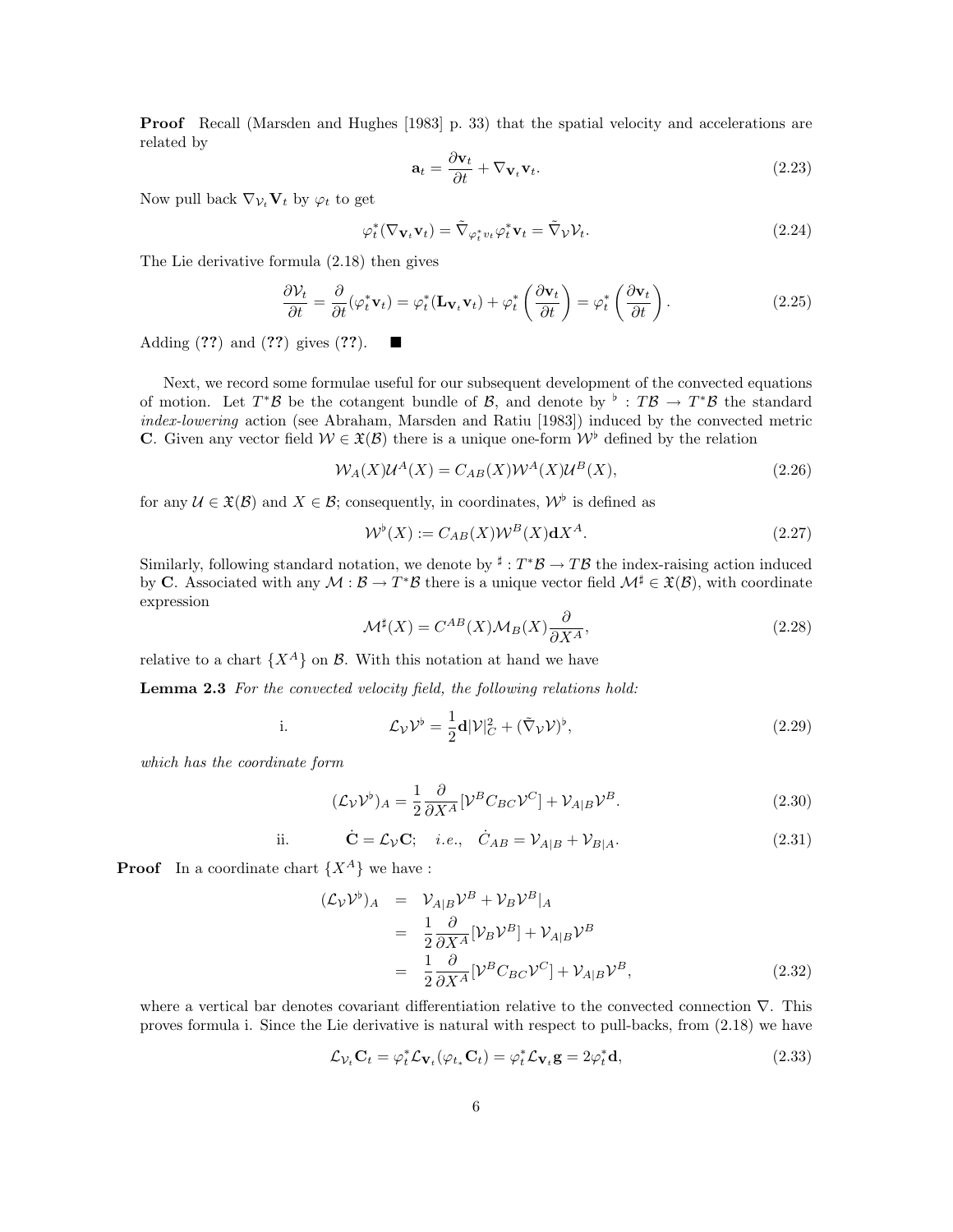where  $\mathbf{d} = [v_{a|b} + v_{b|a}] \mathbf{d}x^a \otimes \mathbf{d}x^b$  is the (spatial) rate of deformation tensor. Formula ii. then follows by virtue of the well known relation  $\dot{\mathbf{C}} = 2\varphi_t^*(\mathbf{d})$ .  $\blacksquare$ 

In view of formula ii. one says that **C** is *Lie-dragged* by the flow generated by the convected velocity field.

#### **The Convected Volume Element and One-Form Densities**

Next, we turn our attention to the definition of volume elements. Let  $d^3X := dX^1 \wedge dX^2 \wedge dX^3$  and  $d^3x := dx^1 \wedge dx^2 \wedge dx^3$  be the standard coordinate volume elements in B and S, respectively, and let  $\Lambda_x^3(\mathcal{S})$  and  $\Lambda_X^3(\mathcal{B})$  denote the space of 3-forms at  $x \in \mathcal{S}$  and  $X \in \mathcal{B}$ , so that  $d^3X \in \Lambda_X^3(\mathcal{B})$  and  $d^3x \in \Lambda_X^3(\mathcal{S})$ . Associated with **g** and **G** are unique volume densities, denoted by  $\mu(\mathbf{g})$  and  $\mu(\mathbf{G})$ , respectively, and defined locally as

$$
\mu(\mathbf{g}) := {\det[\mathbf{g}]}^{1/2} d^3 x, \quad \mu(\mathbf{G}) := {\det[\mathbf{G}]}^{1/2} d^3 X. \tag{2.34}
$$

We use notations  $\mu(\mathbf{G}) \in |\Lambda^3(\mathcal{B})|$  and  $\mu(\mathbf{g}) \in |\Lambda^3(\mathcal{S})|$  to designate volume densities.

The change of variables formula yields the local representation  $d^3x = det[\mathbf{F}]d^3X$ . Since the Jacobian  $J_{\varphi}$  is defined as

$$
\mu(\mathbf{g}) \circ \varphi =: J_{\varphi}\mu(\mathbf{G}), \tag{2.35}
$$

we obtain the expression

$$
J_{\varphi} := \det[\mathbf{F}] {\{\text{det}[\mathbf{g}] / \text{det}[\mathbf{G}]\}}^{1/2}.
$$
 (2.36)

In the convected description, the **C**-volume density associated with the metric **C** is locally defined as

$$
\mu(\mathbf{G}) := {\det[\mathbf{G}]}^{1/2} d^3 X. \tag{2.37}
$$

Since  $det[\mathbf{C}] = det^2[\mathbf{F}]det[\mathbf{g}]$ , we obtain

$$
\mu(\mathbf{C}) := J_{\varphi}\mu(\mathbf{G})\tag{2.38}
$$

from (2.35), (2.36) and (2.37). A one-form convected density is a mapping  $\overline{\mathcal{M}} : \mathcal{B} \to T^* \mathcal{B} \otimes \Lambda^3(\mathcal{B})$ obtained as the tensor product of a convected one-form  $\mathcal{M}: \mathcal{B} \to T^*\mathcal{B}$  with convected volume element  $\mu(C)$ . Accordingly, we have

$$
\overline{\mathcal{M}} = \mathcal{M} \otimes \mu(\mathbf{C}) = J_{\varphi} \mathcal{M} \otimes \mu(\mathbf{G}). \tag{2.39}
$$

Next, we define the *divergence* operator, which is needed in the formulation of the equations of motion. By recalling the covariant definition of the divergence (see e.g., Abraham, Marsden, and Ratiu [1983] page 389), we have the following expressions in the convected and spatial descriptions:

$$
(\mathbf{Div}_{\mathbf{C}} \mathcal{W})\mu(\mathbf{C}) := \mathcal{L}_{\mathcal{W}_t} \mu(\mathbf{C}); \quad (\mathrm{div}_{\mathbf{g}} \mathbf{w})\mu(\mathbf{g}) = \mathcal{L}_{\mathcal{W}_t} \mu(\mathbf{g}), \tag{2.40}
$$

for all vector fields  $W \in \mathfrak{X}(\mathcal{B})$  and  $\mathbf{w} \in \mathfrak{X}(\varphi(\mathcal{B}))$ . Vector fields, volume force densities and Lie derivatives are related in a simple manner. For the convected vector field density, one has the useful formula:

$$
\mathcal{L}_{\mathcal{V}}\overline{\mathcal{W}} = \mathcal{L}_{\mathcal{V}}\mathcal{W}\otimes\mu(\mathbf{C}) + (\mathbf{Div}_{\mathbf{C}}\mathcal{V})\otimes\mathcal{W}\mu(\mathbf{C}),
$$
\n(2.41)

which follows at once from  $(2.40)$  and standard properties of the Lie derivative.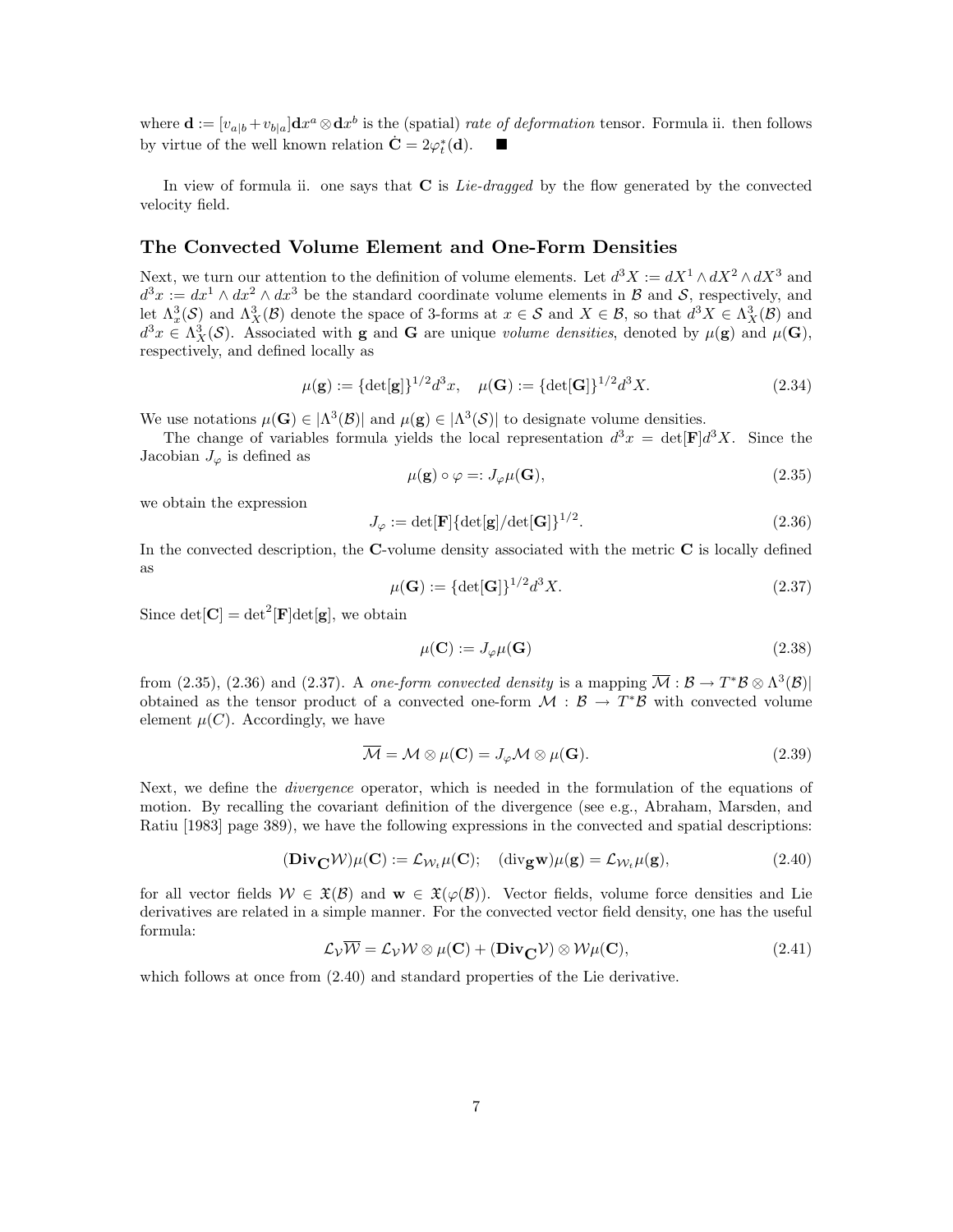#### **The Stress Tensor and Covariance**

We assume the existence of a stored energy function  $W : \mathcal{M}_{\mathcal{S}} \times \mathcal{C} \times \mathcal{M}_{\mathcal{B}} \to \mathbb{R}$ , where  $\mathcal{M}_{\mathcal{S}}$  is the space of Riemannian metrics on S, and  $\mathcal{M}_\mathcal{B}$  is the space of Riemannian metrics on  $\mathcal{B}$ , of the form

$$
W = \overline{W}(\mathbf{g}, \mathbf{F}, \mathbf{G}),\tag{2.42}
$$

where  $\overline{W}$  depends only on the point values of  $g, F$ , and **G**. This dependence is in keeping with the classical assumption that the stored energy function in an elastic material depends on the configuration  $\varphi$  only locally through the point values of the deformation gradient **F** (see Marsden and Hughes [1983], §§3.2 and 3.3). The dependence of the stored energy  $\overline{W}$  on the metric tensor **g** is essential to introduce the notion of covariance which embodies objectivity (or material frameindifference) as a particular case. Covariance is the statement of (left) invariance to the group of spatial diffeomorphisms, whereas objectivity merely requires (left) invariance relative to the group of spatial isometries. Clearly, the former notion implies the latter, but not conversely. We recall that relativistic elasticity is a covariant theory.

To introduce the notion of covariance we begin by summarizing a few facts concerning the actions of the groups of spatial and material diffeomorphism on the configuration space  $\mathcal{C} = \text{Emb}(\mathcal{B}, \mathcal{S})$  for elasticity. For further details, including functional analysis issues not addressed here, we refer to Ebin and Marsden [1973].

i. The groups of spatial and material diffeomorphisms. We denote by  $\text{Diff}(\mathcal{B})$  and  $\text{Diff}(\mathcal{S})$  the groups of diffeomorphisms in B and S, respectively. Let  $\varphi \in \mathcal{C}$ . Define the *left* and *right translations* of  $\varphi \in \mathcal{C}$  as the mappings

$$
L_{\eta} : \text{Diff}(\mathcal{S}) \times \mathcal{C} \to \mathcal{C}, \quad R_{\eta} : \mathcal{C} \times \text{Diff}(\mathcal{B}) \to \mathcal{C}, \tag{2.43}
$$

given by

$$
(\eta, \varphi) \mapsto L_{\eta}(\varphi) := \eta \circ \varphi, (\varphi, \eta) \mapsto R_{\eta}(\varphi) := \varphi \circ \eta.
$$
 (2.44)

The tangent maps associated with these actions are obtained in the standard manner as follows. Consider a smooth curve  $\varepsilon \mapsto \varphi_{\varepsilon} \in \mathcal{C}$  such that  $\varphi_{\varepsilon}|_{\varepsilon=0} = \varphi$ , and  $d\varphi_{\varepsilon}/d\varepsilon|_{\varepsilon=0} = \mathbf{V}_{\varphi}$ . Then, the tangent maps to  $L_{\eta}$  and  $R_{\eta}$  are computed as

$$
(T_{\varphi}L_{\eta})(\mathbf{V}_{\varphi}(X)) = \left. \frac{d}{d\varepsilon} \right|_{\varepsilon=0} L_{\eta} \varphi_{\varepsilon}(X) = \left. \frac{d}{d\varepsilon} \right|_{\varepsilon=0} \eta(\varphi_{\varepsilon}(X)) = D\eta(\varphi(X)) \cdot \mathbf{V}_{\varphi}(X). \tag{2.45}
$$

Consequently,

$$
T_{\varphi}L_{\eta}(\mathbf{V}_{\varphi}) = T\eta \circ \mathbf{V}_{\varphi},\tag{2.46}
$$

for any  $\eta \in \text{Diff}(\mathcal{S})$ . A similar calculation for  $\eta \in \text{Diff}(\mathcal{B})$  shows that

$$
\mathbf{T}_{\varphi}\mathbf{R}_{\eta}(\mathbf{V}_{\varphi}) = \mathbf{V}_{\varphi \circ \eta^{-1}}.
$$
\n(2.47)

The mechanical interpretation of these relations should be clear. We regard *left translations* by  $Diff(\mathcal{S})$  as superposed motions, not necessarily rigid, onto the current configuration. By virtue of  $(2.46)$ , under any superposed  $\eta \in \text{Diff}(\mathcal{S})$  material vector fields at  $\varphi(X)$  are transformed tensorially to vector fields at  $\eta(\varphi(X))$ . On the other hand, we regard *right translations* by Diff(B) as diffeomorphic changes of reference configuration (B) that, by virtue of (2.47), shift material points  $X \in \mathcal{B}$  to  $\eta^0(X)$ , for any  $\eta^0 \in \text{Diff}(\mathcal{B})$ .

It can be readily shown that the action of  $\text{Diff}(\mathcal{S})$  on spatial vector fields is by push-forward; *i.e.*:

$$
\eta_*(\mathbf{w}) \in \mathfrak{X}(\varphi((\mathcal{B})) \quad \text{for} \quad \mathbf{w} \in \mathfrak{X}(\varphi(\mathcal{B})). \tag{2.48}
$$

ii. Covariant stored energy functions. We say that a stored energy function is covariant if it is left-invariant under the action of  $Diff(S)$ ; accordingly, in view of (2.46) and (2.48),  $W(\mathbf{g}, \mathbf{F}, \mathbf{G})$  is covariant if:

$$
\eta \circ \overline{W}(\mathbf{g}, \mathbf{F}, \mathbf{G}) = \overline{W}(\eta_* \mathbf{g}, T\eta \circ \mathbf{F}, \mathbf{G}).
$$
\n(2.49)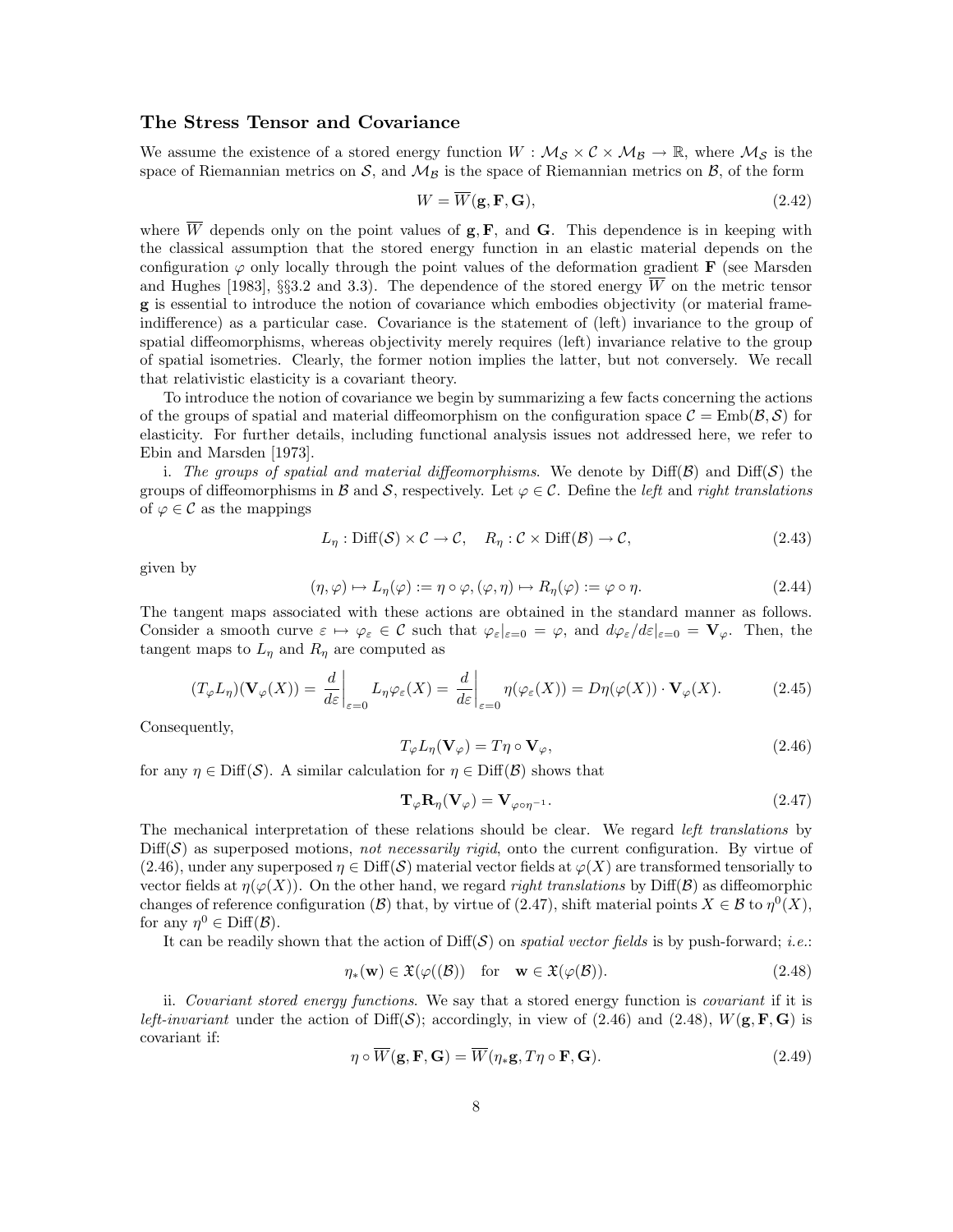For any  $\eta \in \text{Diff}(\mathcal{S})$ . The classical result that W depends only on the point values of  $\mathbf{C} = \varphi^*(\mathbf{g})$  is an immediate consequence of the covariant assumption (2.49). To see this, consider the case  $\mathcal{B} \subset \mathcal{S}$ , so that Diff( $\mathcal{B}$ ) ⊂ Emb $(\mathcal{B}, \mathcal{S})$ . For  $\eta = \varphi^{-1}$ , (2.49) becomes

$$
\varphi^{-1} \circ \overline{W}(\mathbf{g}, \mathbf{F}, \mathbf{G}) = \overline{W}(\varphi^* \mathbf{g}, \mathbf{T} \varphi^{-1} \circ \mathbf{F}, \mathbf{G}) = W(\mathbf{C}, \mathbf{1}, \mathbf{G}), \tag{2.50}
$$

where **1** is the identity two-point tensor. Consequently, there is a function  $\overline{W}$  of the point values of metrics on **B** such that

$$
\overline{W}(\mathbf{g}, \mathbf{F}, \mathbf{G}) = \overline{W}(\mathbf{C}, \mathbf{G}).
$$
\n(2.51)

Let  $\sigma$  be the *Cauchy stress tensor* and let  $\Sigma$  be the *convected stress tensor*, which is defined by the pull-back relation

$$
\Sigma := \varphi^*(\sigma). \tag{2.52}
$$

Let  $\rho(x, t)$  and  $\rho_0(X, t)$  denote the *density* functions in the current and reference configurations, respectively. Define the convected density function as  $\mathcal{R} := \varphi^*(\rho) = \rho \circ \varphi$ . We then have the following constitutive equations:

$$
\sigma = 2\varrho \frac{\partial \overline{W}(\mathbf{g}, \mathbf{F}, \mathbf{G})}{\partial \mathbf{g}} \quad \text{and} \quad \Sigma = 2\mathcal{R} \frac{\partial \overline{\overline{W}}(\mathbf{C}, \mathbf{G})}{\partial \mathbf{C}}, \tag{2.53}
$$

Relation (2.53) is referred to as the spatial *Doyle-Ericksen formula* (see Marsden and Hughes [1983] §3.3, and, for the material counterpart, Simo and Marsden [1984]). In terms of the Lagrangian strain tensor defined by  $\mathbf{E} = (\mathbf{C} - \mathbf{G})/2$ , and the Eulerian strain tensor defined by  $\mathbf{e} = \varphi_*(\mathbf{E}) = (\mathbf{g} - \mathbf{b}^{-1})/2$ , where  $\mathbf{b}^{-1} = \varphi_*(\mathbf{G})$  is the Finger deformation tensor, formulae (2.53) read

$$
\sigma = \rho \frac{\partial \overline{W}(\mathbf{e}, \mathbf{F}, \mathbf{G})}{\partial \mathbf{e}} \quad \text{and} \quad \Sigma = \mathcal{R} \frac{\partial \overline{\overline{W}}(\mathbf{E}, \mathbf{G})}{\partial \mathbf{E}}.
$$
 (2.54)

Note that the dependence of  $\overline{\overline{W}}$  on the material metric tensor **G** has been explicitly assumed in equation  $(2.51)$ , but that **G** is treated as a parameter as far as the covariance assumption is concerned.

Next, we consider the invariance group of W on the right. According to  $(2.47)$ , Diff(B) acts on the right on vector fields  $V_\varphi$  by shifting the base points. On the other hand, it can be readily seen that the action of Diff(B) on convected vector fields  $W \in \mathfrak{X}(B)$  is by push-forward, *i.e.*, for  $\eta^0 \in \text{Diff}(\mathcal{B}),$ 

$$
\mathcal{W} \in \mathfrak{X}(\mathcal{B}) \mapsto \eta_*^0 \mathcal{W} \in \mathfrak{X}(\mathcal{B}).\tag{2.55}
$$

[This is called the *adjoint action*]. Then, the stored energy function,  $\overline{\overline{W}}(C, G)$  is *right-invariant* under Diff  $(\mathcal{B})$  if :

$$
\overline{\overline{W}}(\mathbf{C}, \mathbf{G}) \circ \eta^0 = \overline{\overline{W}}(\eta^0_* \mathbf{C}, \eta^0_* \mathbf{G}), \qquad (2.56)
$$

for any  $\eta^0 \in \text{Diff}(\mathcal{B})$ . That right-invariance is equivalent to *isotropy* follows by considering the case  $\mathcal{B} \subset \mathcal{S}$ . Choosing  $\eta^0 = \varphi$  we conclude from (2.56) that

$$
\overline{\mathbf{W}}(\mathbf{C}, \mathbf{G}) \circ \varphi^{-1} = \overline{\mathbf{W}}(\mathbf{g}, \mathbf{b}^{-1}), \tag{2.57}
$$

which is the classical expression for the stored energy function of an isotropic material. Thus, whereas left-invariance under Diff  $(\mathcal{S})$ , i.e., covariance, is a fundamental physical requirement, rightinvariance under Diff  $(\mathcal{B})$  merely expresses a particular constitutive behavior; namely isotropy.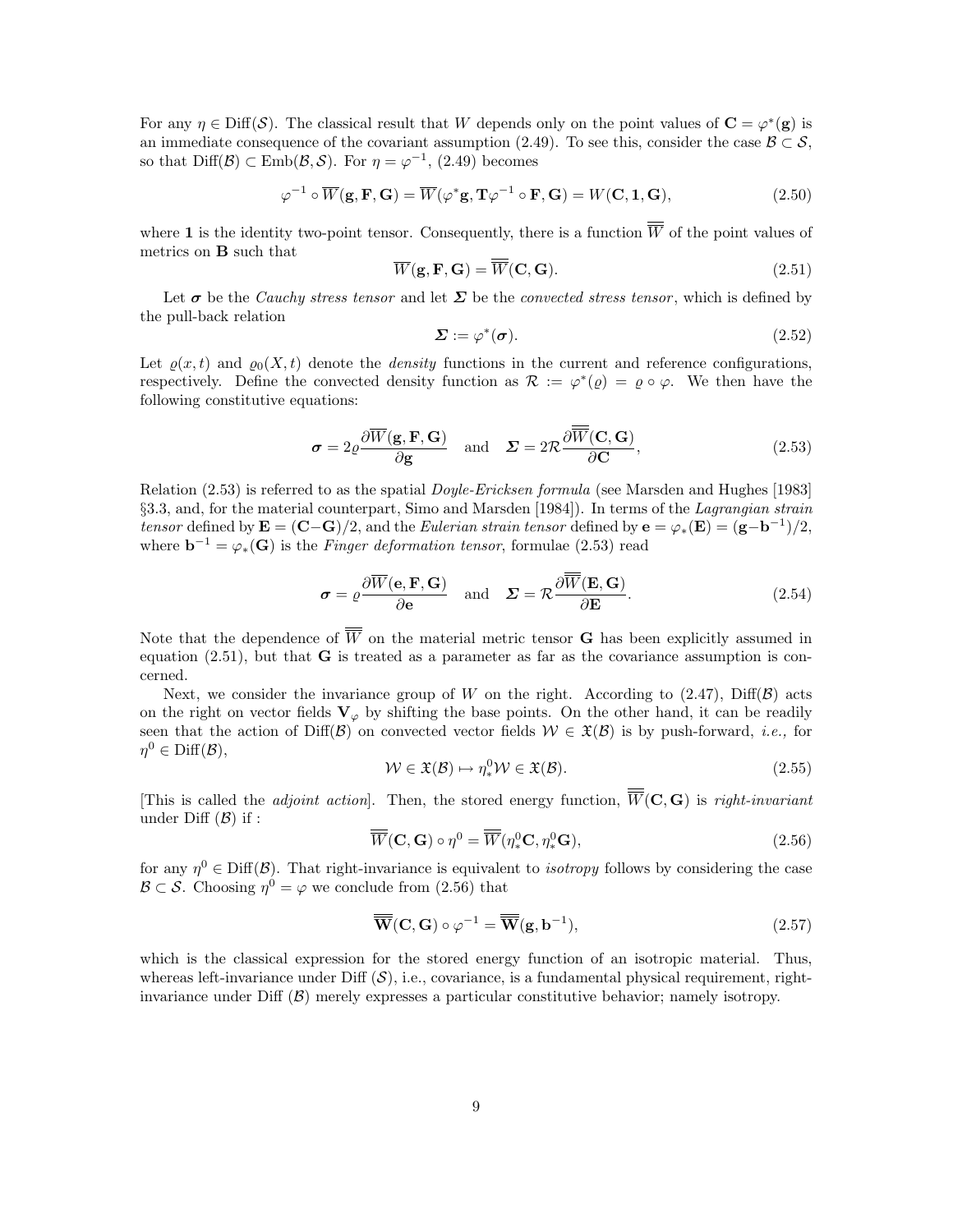### **The Hamiltonian**

In the Hamiltonian formalism for the material description, the kinetic and potential energies are expressed in the variables on  $T^*\mathcal{C}$ ; i.e., in the variables  $\varphi \in \mathcal{C}$ , and its conjugate momentum  $\mathbf{M}_{\varphi}$ .

We start by defining the cotangent space  $T^*_{\varphi}C$  at  $\varphi \in C$  as a vector space in duality with  $T_{\varphi}C$  by means of a weakly nondegenerate pairing

$$
\langle \cdot, \cdot \rangle : T_{\varphi}^* \mathcal{C} \times T_{\varphi} \mathcal{C} \to \mathbb{R}, \tag{2.58}
$$

which is constructed as follows. Let  $\alpha_{\varphi} = \alpha_{\varphi} dV$  be a one-form density covering  $\varphi \in \mathcal{C}$ , where  $dV = \mu(\mathbf{G})$ . As in (2.39),  $\bar{\boldsymbol{\alpha}}_{\varphi}$  is given locally as  $(\boldsymbol{\alpha}_i(X)dV_X)dX^i$ . The natural pairing between one-form densities  $\bar{\boldsymbol{\alpha}}_{\varphi}(X) \in T_{\varphi(x)}^* \mathcal{S} \otimes |\Lambda_X(\mathcal{B})|$  at  $\varphi(X)$  and vectors  $\mathbf{V}_{\varphi}(X) \in T_{\varphi(x)}\mathcal{S}$  is given locally in coordinates as

$$
\langle \bar{\boldsymbol{\alpha}}_{\varphi}, \mathbf{V}_{\varphi} \rangle := \int_{B} \alpha_{i}(X) V^{i}(X) \mu(\mathbf{G}), \qquad (2.59)
$$

where  $\mathbf{V}_{\varphi}(X) = V^{i}(X)(\partial \partial x^{i})$ . With this pairing,  $T^{*}\mathcal{C}$  becomes

$$
T_{\varphi}^* \mathcal{C} := \{ \bar{\boldsymbol{\alpha}}_{\varphi} : \mathcal{B} \to T^* \mathcal{S} \otimes |\Lambda^3(\mathcal{B})| |\bar{\boldsymbol{\alpha}}_{\varphi}(X) \in T_{\varphi(X)}^* \mathcal{S} \otimes |\Lambda^3_X(\mathcal{B})| \}.
$$
 (2.60)

We consider next the Hamiltonian for elasticity in the material, convected and spatial descriptions.

i. Material description. We derive the appropriate expression by starting with the Hamiltonian relative to TC, which is expressed in terms of configurations  $\varphi$  and material velocities  $V_{\varphi}$ , is given by

$$
\mathbf{H}(\mathbf{g}; \mathbf{V}_{\varphi}, \mathbf{G}) := \int_{\mathcal{B}} \varrho_0(X) |\mathbf{V}_{\varphi}(X)|^2_{\mathbf{g}} \mu_X(\mathbf{G}) + \int_{\mathcal{B}} \varrho_0(X) \overline{W}(\mathbf{g}(\varphi(X)), \mathbf{F}(X), \mathbf{G}(X)) \mu_X(\mathbf{G}) \tag{2.61}
$$

where  $|\cdot|_q$  denotes the length induced by the spatial metric **g**. Observe that the Hamiltonian (2.61) depends parametrically on the spatial metric **g**; i.e.,  $H : \mathcal{M}_{\mathcal{S}} \times T\mathcal{C} \times \mathcal{M}_{\mathcal{B}} \to \mathbb{R}$ . We get the material description of (2.61) by transforming it to a function defined on  $T^{\ast}C$ . For this purpose we introduce the weak Riemannian metric on  $\mathcal C$  defined by the kinetic energy; *i.e.*:

$$
\langle \langle \mathbf{V}_{\varphi}, \mathbf{W}_{\varphi} \rangle \rangle_{X} := \int_{\mathcal{B}} V^{i}(X) W^{j}(X) g_{ij}(\varphi(X)) \varrho_{0}(X) \mu_{X}(\mathbf{G}). \tag{2.62}
$$

In finite dimensions, a metric on a manifold induces a bundle metric on the co-tangent bundle. In infinite dimensions, on the other hand, this need not be the case. In the present situation we give an explicit construction following Marsden, Ratiu and Weinstein [1984b]. Let  $\bar{\alpha}_{\varphi} = \alpha_{\varphi} dV$ and  $\bar{\mathcal{B}}_{\varphi} = \mathcal{B}_{\varphi} dV \in T^*\mathcal{C} \otimes |\Lambda(\mathcal{B})|$ , where  $dV = \mu(\mathbf{G})$  is the volume element. Then  $\bar{\alpha}_{\varphi}/(\varrho_0 dV)$  and  $\mathcal{B}_{\varphi}/(\varrho_0 dV)$  are one-forms over  $\varphi \in \mathcal{C}$  that when evaluated at  $\varphi(X)$  are elements of  $T_{\varphi(X)}\mathcal{S}$ . Now,  $T_{\varphi(X)}\mathcal{S}$  is a finite-dimensional Riemannian manifold with metric **g**( $\varphi(X)$ ). Consequently, we have the standard index-lowering and index-raising actions induced by  $\mathbf{g}(\varphi(X))$ ; explicitly, as in (2.27) and (2.28) for any  $\mathbf{V}_{\varphi}(X) \in T_{\varphi(X)}S$  and  $\alpha_{\varphi}(X) \in T_{\varphi(X)}^*S$  we define the associated one-form and vector field by

$$
\mathbf{V}^{\flat}_{\varphi}(X) = \mathbf{g}_{ij}(\varphi(X))V^{j}(X)\mathbf{d}x^{i}; \quad \mathbf{\alpha}^{\sharp}_{\varphi}(X) = g^{ij}(\varphi(X))\alpha_{j}(X)\frac{\partial}{\partial x^{i}}.
$$
 (2.63)

These definitions induce a bundle metric on  $T^{\ast} \mathcal{C}$  by the expression

$$
(\bar{\boldsymbol{\alpha}}_{\varphi}, \bar{\mathcal{B}}_{\varphi} := \langle \langle \mathbf{V}_{\varphi}, \mathbf{W}_{\varphi} \rangle \rangle, \tag{2.64}
$$

where  $\mathbf{V}_{\varphi}(X) = [\bar{\boldsymbol{\alpha}}_{\varphi}(\varrho_0 dV)]^{\sharp} = [\boldsymbol{\alpha}_{\varphi}/\varrho_0]^{\sharp}$  and  $\mathbf{W}_{\varphi}(X) = [\bar{\mathcal{B}}_{\varphi}/\varrho_0 dV)]^{\sharp}$ . We denote by  $||\cdot||$  the bundle norm defined by the metric (2.64).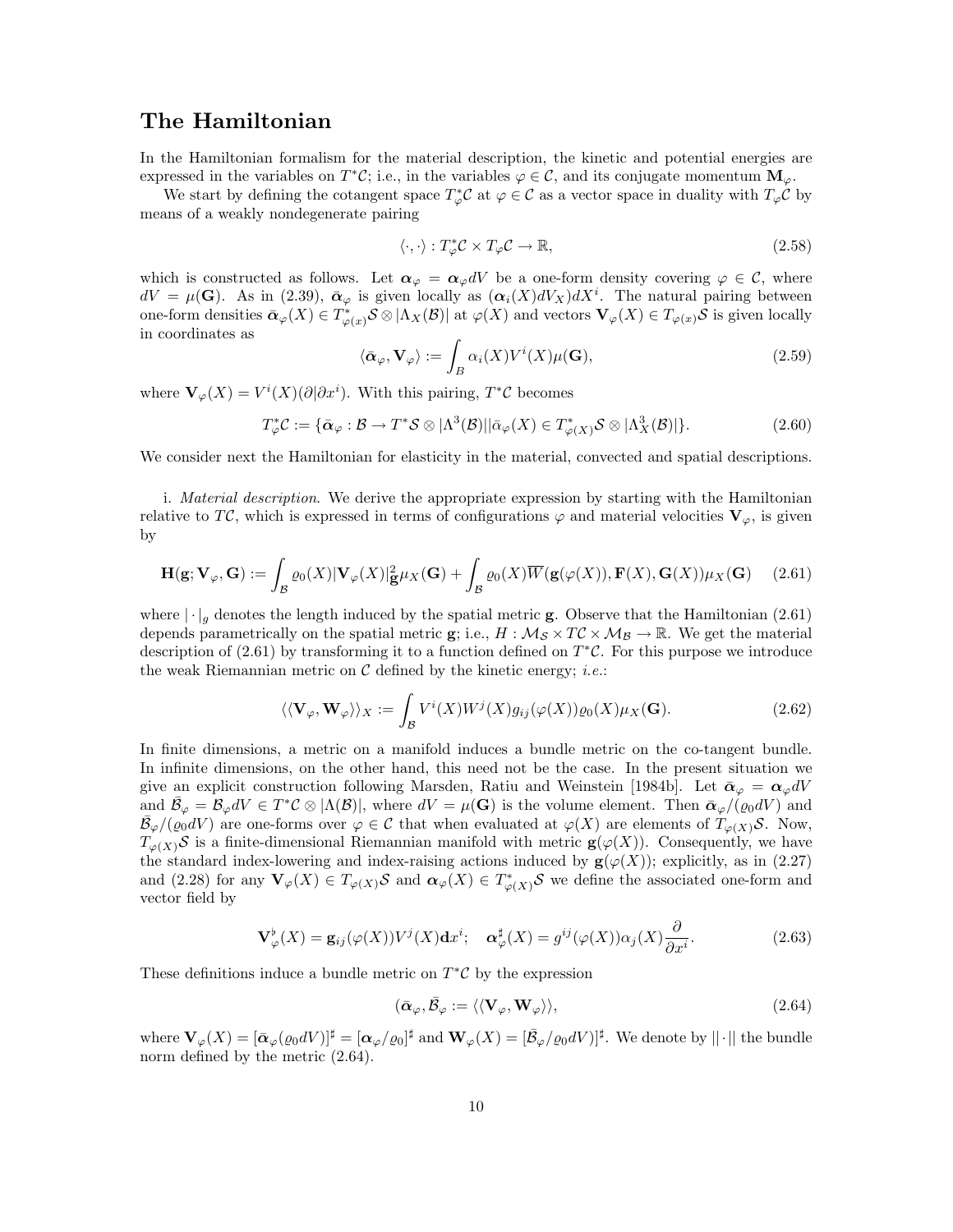With this notation, we define the *material momentum density* as

$$
\overline{\mathbf{M}}_{\varphi} := \varrho_0 \mathbf{V}_{\varphi}^{\flat} \mu(\mathbf{G}) \in T_{\varphi}^{\ast} \mathcal{C}.
$$
\n(2.65)

In view of (2.62), (2.64) and (2.66), the kinetic energy term in (2.61) becomes  $||\mathbf{M}_{\varphi}||/2$  and the Hamiltonian takes the form:

$$
H(\mathbf{g}; \varphi, \overline{\mathbf{M}}_{\varphi}; \mathbf{G}) = \frac{1}{2} ||\mathbf{M}_{\varphi}||^2 + \int_{\mathcal{B}} \varrho_0 \overline{W}(\mathbf{g} \cdot \varphi, \mathbf{F}_t, \mathbf{G}) \mu(\mathbf{G}).
$$
 (2.66)

Again, we observe that  $H : \mathcal{M}_{\mathcal{S}} \times T^*\mathcal{C} \times \mathcal{M}_{\mathcal{B}} \to \mathbb{R}$  depends parametrically on the metrics **g** and **G**. In addition, **H** is subject to the covariance assumption.

ii Convected description. To express the Hamiltonian in the convected representation we first transform the kinetic energy term using relation (2.9) between convected and material velocity fields. We have, in coordinates,

$$
\begin{split} ||\mathbf{M}_{\varphi}||^{2} &= \int_{\mathcal{B}} \varrho_{0}(X) V^{a}(X) V^{b}(X) g_{ab}(\varphi(X)) \mu_{X}(\mathbf{G}) \\ &= \int_{\mathcal{B}} \varrho_{0}(X) F_{A}^{a}(X) F_{B}^{b}(X) g_{ab}(\varphi(X)) \mathcal{V}^{A}(X) \mathcal{V}^{B}(X) \mu_{X}(\mathbf{G}) \\ &= \int_{\mathcal{B}} \varrho_{0}(X) C_{AB}(X) \mathcal{V}^{A}(X) \mathcal{V}^{B}(X) \mu_{X}(\mathbf{G}). \end{split} \tag{2.67}
$$

Sometimes, we shall write  $\mu_X(\mathbf{G})$  as just  $\mu(\mathbf{G})$ , suppressing the variable  $\xi$ . In view of the integrand in (2.67), we define the *convected one-form momentum density* to be  $\overline{\mathcal{M}} = \mathcal{M} \otimes \mu(\mathbf{C})$ , where  $\mathcal{M}$  is a one-form on  $\mathcal{B}$ , and  $\mu(\mathbf{C})$  is the convected volume element defined by (2.37), as

$$
\overline{\mathcal{M}} := [\varrho_0(X)C_{AB}(X)\mathcal{V}^B(X)]\mathbf{d}X^A \otimes \mu(\mathbf{G})
$$
  
\n
$$
= [\mathcal{R}(X)C_{AB}(X)\mathcal{V}^B(X)]\mathbf{d}X^A \otimes \mu(\mathbf{C}).
$$
 (2.68)

(Recall that  $\mathcal R$  is the convected density). Consequently, we have the equivalent expression

$$
\overline{\mathcal{M}} := \varrho_0 \mathcal{V}_t^{\flat} \otimes \mu(\mathbf{G}) = \mathcal{R}_t \mathcal{V}_t^{\flat} \otimes \mu(\mathbf{C}), \tag{2.69}
$$

where  $\flat : T\mathcal{B} \to T^*$  denotes the lowering-index action induced by **C**, as defined by (2.27). Again this construction induces a bundle metric given, locally, by the expression

$$
\langle \overline{\mathcal{M}}, \overline{\mathcal{M}} \rangle := \int_{\mathcal{B}} \frac{1}{\varrho_0} (\mathcal{M}^{\sharp}, \mathcal{M}^{\sharp})_{C} \mu(\mathbf{G}), \tag{2.70}
$$

where

$$
(\mathcal{M}^{\sharp}, \mathcal{M}^{\sharp})_C := (\varrho_0(X)\mathcal{V}^A(X))(\varrho_0(X)\mathcal{V}^B(X))C_{AB}(X)
$$
\n(2.71)

is the local inner product induced by  $C$  on  $T_X\mathcal{B}$ . The Hamiltonian in the convected description then becomes

$$
H(\overline{\mathcal{M}}, \mathbf{C}, \mathbf{G}) := \frac{1}{2} \langle \overline{\mathcal{M}}, \overline{\mathcal{M}} \rangle + \int_{\mathcal{B}} \varrho_0 W(\mathbf{C}, \mathbf{G}) \mu(\mathbf{G}).
$$
 (2.72)

Note that the kinetic energy is now a function of  $\overline{\mathcal{M}}$  and C alone. We also note that the kinetic energy is just one half the squared length of the momentum density in the metric on the space of convective momentum densities that is induced by  $(2.70)$ . We regard  $(2.71)$  as the energy induced on the original phase space of  $\varphi$ ,  $\overline{M}_{\varphi}$ , **g** after factoring by the group of spatial diffeomorphisms Diff(S). (Again **G** enters parametrically.) This idea is central to the reduction procedure explained in the next section.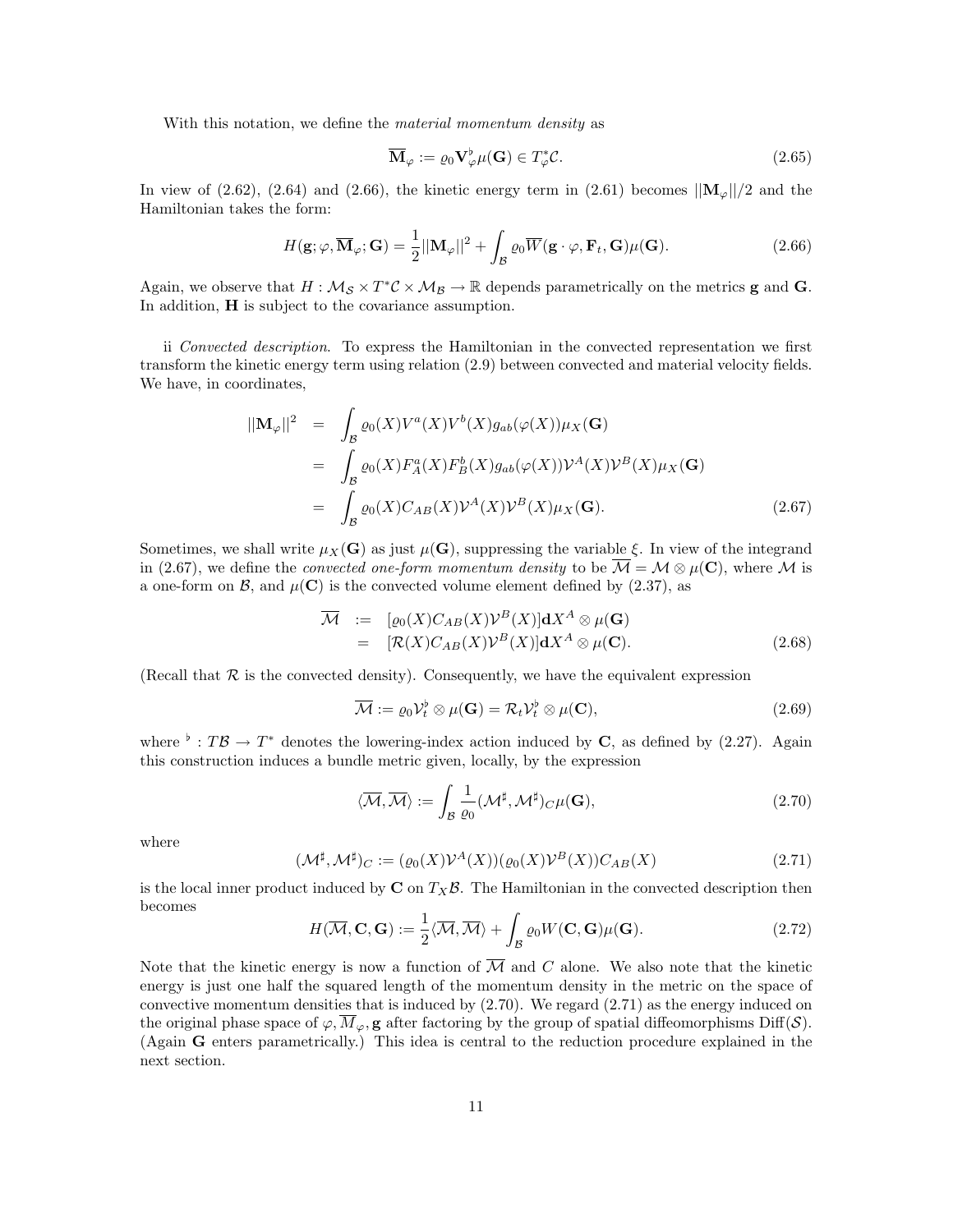iii. Spatial description. The expression for the kinetic energy in the spatial description readily follows by recalling relation (2.8) between material and spatial velocity fields. We have

$$
\frac{1}{2}||\mathbf{M}_{\varphi}||^{2} = \frac{1}{2} \int_{\mathcal{B}} \varrho_{0}(X) V^{a}(X) V^{b}(X) g_{ab}(\varphi(X)) \mu_{X}(\mathbf{G})
$$
\n
$$
= \frac{1}{2} \int_{\varphi_{t}(\mathcal{B})} \varrho_{t}(x) v^{q}(x) v^{b}(x) g_{ab}(x) \mu_{x}(\mathbf{g}). \tag{2.73}
$$

Thus, we define the *spatial momentum density*  $\overline{\mathbf{m}}_t$  as

$$
\overline{\mathbf{m}}_t := \varrho v_t^{\flat} \otimes \mu(\mathbf{g}) \tag{2.74}
$$

where <sup>b</sup>:  $TS \rightarrow T^*S$  now denotes the *lowering-index* action induced by the spatial metric **g**. As in the convected description, this process defines the bundle metric

$$
\langle \overline{\mathbf{m}}, \overline{\mathbf{m}} \rangle := \int_{\varphi_t(\mathcal{B})} \frac{1}{\varrho_t(x)} m_a(x) m_b(b)(x) g^{ab}(x) \mu_x(g) \tag{2.75}
$$

in terms of which, the kinetic energy in the spatial description becomes  $\langle \overline{m}, \overline{m} \rangle / 2$ .

The central issue in the Hamiltonian formalism in the spatial description concerns the appropriate formulation of the potential energy term in such a way that the assumed form of the stored energy function *does not preclude anisotropic response*. Early attempts, e.g., by Marsden, Ratiu and Weinstein [1984], have been restricted to isotropic response. In the present context we proceed as follows. Let

$$
\mathbf{f}_t := -\mathbf{T}\varphi_t^{-1}; \quad i.e., \mathbf{f}_t(x) = -\frac{\partial(\varphi^{-1})^A}{\partial x^a} \frac{\partial}{\partial X^A} \otimes \mathbf{d}x^a,
$$
\n(2.76)

be the negative of the inverse deformation gradient. Assume a *covariant* stored energy function of the form

$$
W = \tilde{w}(\mathbf{g}, \mathbf{f}_t, \mathbf{G} \circ \varphi^{-1}), \tag{2.77}
$$

where, as in the preceeding descriptions, we regard  $\tilde{w}$  as depending parametrically on **G**. Covariance is now understood to be *right invariance* relative to the group  $\text{Diff}(\mathcal{S})$ :

$$
\tilde{w}(\mathbf{g}, \mathbf{f}_t, \mathbf{G} \circ \varphi^{-1}) \circ \eta = \tilde{w}(\eta^* \mathbf{g}, \mathbf{f}_t \circ \mathbf{T} \eta^{-1}, \mathbf{G} \circ \varphi^{-1} \circ \eta^{-1}).
$$
\n(2.78)

Before proceedings further we remark on the interpretation of  $f_t : T\mathcal{S} \to T\mathcal{B}$ . By performing a straightforward coordinate calculation we find

$$
\frac{\partial}{\partial t} f_a^A + \frac{\partial f_a^A}{\partial x^b} v^b + f_b^A \frac{\partial v^b}{\partial x^a} = 0.
$$
\n(2.79)

It is apparent that (2.78) is the coordinate expression in a chart  $\{x^a\}$  of a one-form on S. This fact motivates the interpretation of  $f_t$  as a collection of one-forms:  $\pi^{\tilde{A}}$  :  $\mathcal{S} \to T^* \mathcal{S}$ , (i.e., a vector-valued one form) rather than a two-point tensor:

$$
\mathbf{f}_t = \frac{\partial}{\partial X^A} \otimes \boldsymbol{\pi}_t^A; \quad \boldsymbol{\pi}_t^A := f_a^A \mathbf{d} x^a.
$$
 (2.80)

Expression (2.78) then reads:

$$
\frac{\partial}{\partial t}\pi_t^A + \mathcal{L}_{v_t}\pi_t^A = \mathbf{O}.
$$
\n(2.81)

That is,  $f_t$  is Lie-dragged by the flow of the spatial velocity field. By virtue of these observations, the Hamiltonian in the spatial description now reads:

$$
H(\mathbf{g}, \overline{\mathbf{m}}; \mathbf{f}_t, \mathbf{G}) = \frac{1}{2} \langle \overline{\mathbf{m}}, \overline{\mathbf{m}} \rangle + \int_{\varphi_t(\mathcal{B})} \varrho \tilde{w}(\mathbf{g}, \mathbf{f}_t, G \circ \varphi^{-1}) \mu(\mathbf{g}). \tag{2.82}
$$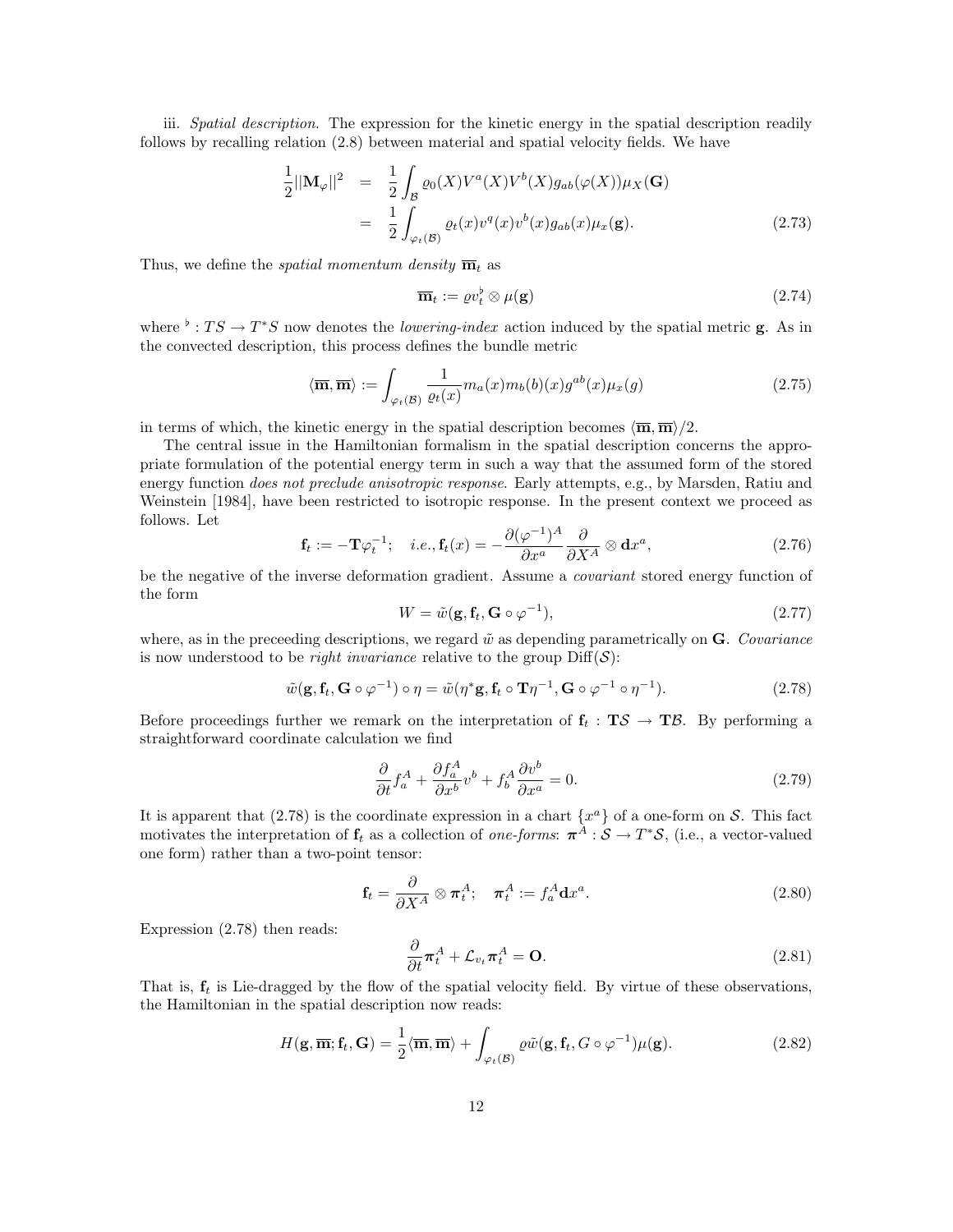# **Equations of Motion**

We conclude this section with a summary of the equations of motion in the spatial, material and convected descriptions.

i. Conservation of mass. Let  $\varphi_t \in \mathcal{C}$  be a motion,  $\mathcal{U} \subset \mathcal{B}$  a compact set, and  $\varphi_t(\mathcal{U}) \subset \mathcal{S}$ . Conservation of mass requires that

$$
\int_{\mathcal{U}} \varrho_0(X) \mu_X(\mathbf{G}) = \int_{\varphi_t(\mathcal{U})} \varrho_t(x) \mu_x(\mathbf{g}).
$$
\n(2.83)

By the change of variables formula, assuming enough smoothness, we have

$$
\varphi_t^*(\varrho_t(x)\mu_x(\mathbf{g})) = (\varrho_t \circ \varphi_t)(X)\varphi^*(\mu_x(g)) = \varrho_0(X)\mu_X(\mathbf{G}). \tag{2.84}
$$

Alternatively, since  $\mu(\mathbf{g}) \circ \varphi =: J_{\varphi}\mu(\mathbf{G})$  by (2.35), we have the equivalent expression

$$
\varphi_0(X) = (\varrho_t \circ \varphi_t) \mathbf{J}_{\varphi}(X). \tag{2.85}
$$

i.a. Spatial Description. From (2.84) it follows that

$$
\varphi_{t*} \frac{\partial}{\partial t} \varphi_t^*(\varrho_t \mu(\mathbf{g})) = 0. \tag{2.86}
$$

The Lie derivative formula (2.18) then yields

$$
\mathcal{L}_{\mathbf{V}_t}[\varrho_t \otimes \mu(\mathbf{g})] = 0. \tag{2.87}
$$

Alternatively, using the fact that  $\mathcal{L}_{\mathbf{V}}\mu(\mathbf{g}) = (\text{div}_q \mathbf{v})\mu(\mathbf{g})$ , we recover from (2.87) the classical expression

$$
\frac{\partial \varrho_t}{\partial t} + \text{div}_g(\varrho_t \mathbf{v}_t) = 0.
$$
\n(2.88)

Note, however, that either expression (2.84) or expression (2.87) is more convenient than the classical relation (2.88). This observation is crucial in our subsequent development of the Poisson bracket in the convective representation.

i.b. Convected Description. By taking the pull-back of (2.84) and using standard properties of the Lie derivative we obtain

$$
0 = \varphi_t^* [\mathcal{L}_{\mathbf{V}_t}(\varrho_t \otimes \mu(\mathbf{g}))] = \mathcal{L}_{\varphi_t^* \mathbf{V}_t}(\varphi_t^* \varrho_t \otimes \varphi_t^* \mu(\mathbf{g})). \tag{2.89}
$$

Using (2.15), (2.35) and (2.38) we obtain

$$
\mathcal{L}_{\mathcal{V}_t}(\mathcal{R}_t \otimes \mu(\mathbf{C})) \equiv \mathcal{L}_{\mathcal{V}_t}(\varrho_0 \otimes \mu(\mathbf{G})) = 0.
$$
 (2.90)

Equivalently, by exploiting the connection between Lie derivatives and volume elements we have

$$
\frac{\partial \mathcal{R}_t}{\partial t} + \mathbf{Div}_{\mathbf{C}}(\mathcal{R}_t \mathcal{V}_t) = 0.
$$
\n(2.91)

i.c. Material Description. From either (2.84) or (2.90) we obtain:

$$
\frac{\partial \varrho_0}{\partial t} = 0,\tag{2.92}
$$

which constitutes the statement of conversation of mass in the material description.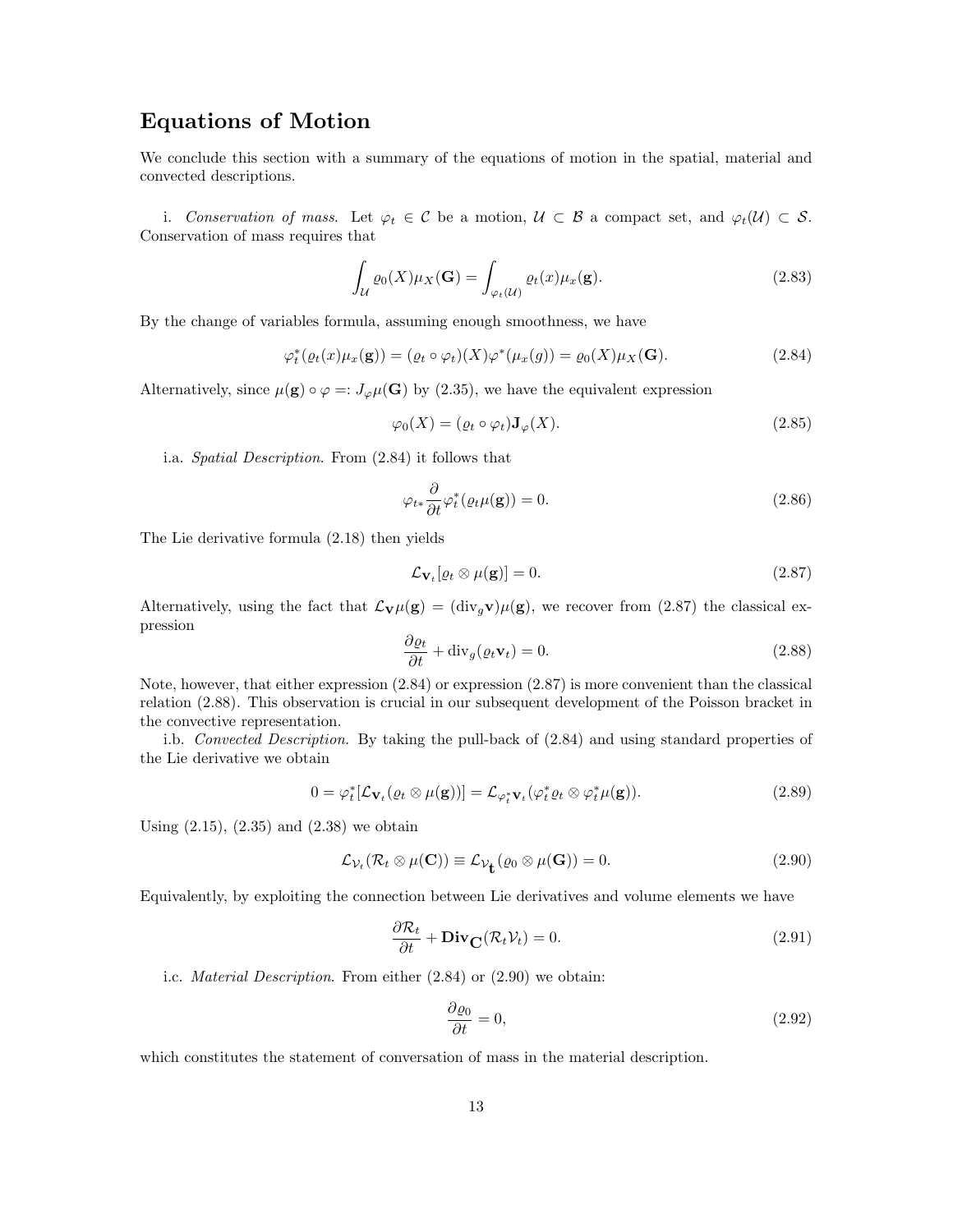ii. Conservation of Momentum. We summarize below the covariant version of the classical forms of the local momentum equations in the spatial, convected and material descriptions.

ii.a Spatial Description. Assuming for simplicity zero body forces, we have the classical equations

$$
\operatorname{div}_{\mathbf{g}} \boldsymbol{\sigma} = \varrho_t \left[ \frac{\partial \mathbf{v}_t}{\partial t} + \nabla_{v_t} \mathbf{v}_t \right]. \tag{2.93}
$$

To express (2.93) in covariant form; i.e., in a form independent of the choice of coordinates, and in terms of the spatial momentum density, we proceed as follows. The time-differentiation of definition  $(2.74)$  for  $\overline{\mathbf{m}}_t$  and the use of  $(2.93)$  yields

$$
\frac{\partial \overline{\mathbf{m}}_t}{\partial t} = \frac{\partial \varrho_t}{\partial t} \mathbf{v}_t^{\flat} \otimes \mu(\mathbf{g}) - [\varrho_t (\nabla_{v_t} \mathbf{v}_t)^{\flat} - (\text{div}_{\mathbf{g}} \boldsymbol{\sigma})^{\flat}] \otimes \mu(\mathbf{g}). \tag{2.94}
$$

On the other hand, by the Lie derivative formula:

$$
\mathcal{L}_{v_t} \overline{\mathbf{m}}_t = \varrho_t(\mathcal{L}_{v_t} \mathbf{v}_t^{\flat}) \otimes \mu(\mathbf{g}) + (\mathbf{d}\varrho_t \cdot \mathbf{v}_t) \mathbf{v}_t^{\flat} \otimes \mu(\mathbf{g}) + \varrho_t \mathbf{v}_t^{\flat} \otimes \mathcal{L}_{v_t} \mu(\mathbf{g}). \tag{2.95}
$$

Again using the fact that  $\mathcal{L}_{\mathbf{V}}(\mu(\mathbf{g})) = [\text{div}_g \mathbf{v}] \mu(\mathbf{g})$  along with the spatial counterpart of (2.31), we convert (2.95) to

$$
\mathcal{L}_{v_t} \bar{\mathbf{m}}_t = [\varrho_t (\nabla_{v_t} \mathbf{v}_t)^{\flat} + \frac{1}{2} \varrho_t \mathbf{d} | \mathbf{v}_t |_g^2 + (\mathbf{d}\varrho_t \cdot \mathbf{v}_t) \mathbf{v}_t^{\flat} + \varrho_t (\text{div}_g \mathbf{v}_t) \mathbf{v}_t^{\flat}] \otimes \mu(\mathbf{g}). \tag{2.96}
$$

Adding  $(2.94)$  and  $(2.96)$  and using the continuity equation  $(2.88)$  we finally obtain

$$
\frac{\partial \overline{\mathbf{m}}_t}{\partial t} + \mathcal{L}_{v_t} \overline{\mathbf{m}}_t = \left[ (\text{div}_g \boldsymbol{\sigma})^{\flat} + \frac{\varrho_t}{2} \mathbf{d} |\mathbf{v}_t|_g^2 \right] \otimes \mu(\mathbf{g}),\tag{2.97}
$$

which is the desired expression.

ii.b. Convective Expression. A pull-back of the classical balance of momentum equations (2.92) yields

$$
\mathbf{Div}_{\mathbf{C}} \mathbf{\Sigma} = \mathcal{R} \left[ \frac{\partial \mathcal{V}_t}{\partial t} + \tilde{\nabla}_{\mathcal{V}_t} \mathcal{V}_t \right], \quad \mathbf{\Sigma} = \mathbf{\Sigma}^T.
$$
 (2.98)

The covariant version of (2.98) may be obtained by the same argument as that leading to (2.97), now phrased in the convective description. Alternatively, since

$$
\frac{\partial \overline{\mathbf{M}}_t}{\partial t} = \frac{\partial}{\partial t} \varphi_t^* \overline{\mathbf{m}}_t = \varphi_t^* \left[ \frac{\partial \overline{\mathbf{m}}_t}{\partial t} + \mathcal{L}_{v_t} \overline{\mathbf{m}}_t \right]
$$
(2.99)

by the pull-back of (2.97), one finds

$$
\frac{\partial \overline{\mathbf{M}}_t}{\partial t} = \left[ (\mathbf{Div}_{\mathbf{C}} \Sigma)^{\flat} + \frac{\mathcal{R}_t}{2} \mathbf{d} |\mathcal{V}_t|_{\mathbf{C}}^2 \right] \otimes \mu(\mathbf{C}). \tag{2.100}
$$

ii.c. Material Representation. For completeness we also record the form of the momentum equations in the material description. Making use of the Piola transformation (cf., e.g., Marsden and Hughes [1983, Chap. 1]) from the spatial form (2.93) we obtain

$$
DIV_{\mathbf{G}}\mathbf{P} = \varrho_0 \frac{\partial \mathbf{V}_t}{\partial t}; \quad \mathbf{P} \mathbf{F}_t^T = \mathbf{F}_t \mathbf{P}^T.
$$
 (2.101)

where  $\mathbf{P} := J_{\varphi} \boldsymbol{\sigma} F_t^{-1}$  is the (non-symmetric) first Piola-Kirchhoff tensor.

In the next section, we show that the field equations in the convected description are Hamiltonian relative to a non-canonical Lie-Poisson structure on the material phase space reduced on the left by the group of spatial diffeomorphisms.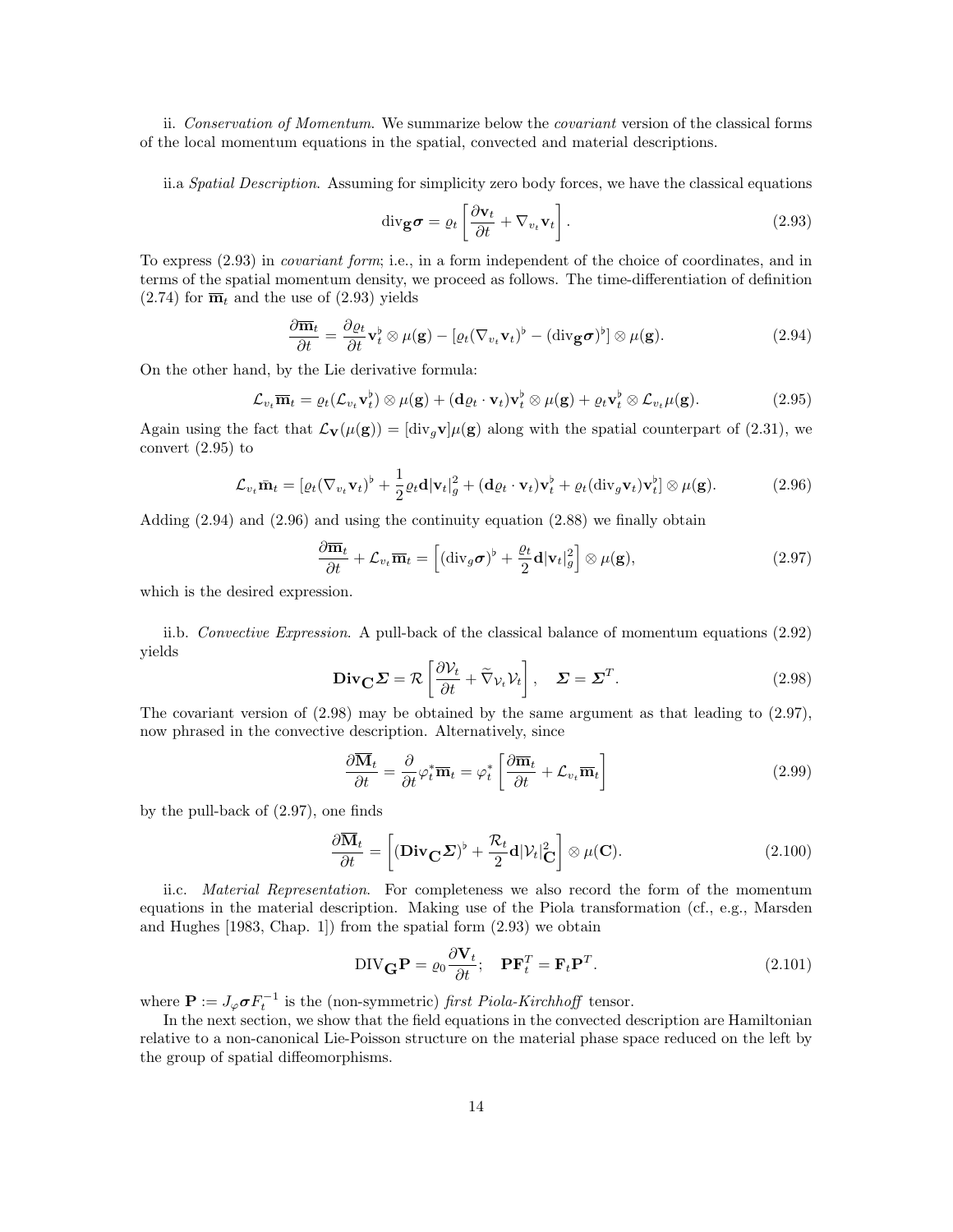# **3 The Hamiltonian Structure of Three-Dimensional Elasticity in the Material and Convective Representations**

In this section we show that the equations of elastodynamics in the convective representation are Hamiltonian relative to a non-canonical Poisson structure on the space of pairs  $(M, \mathcal{C})$ , where M is the convective momentum density and **C** is the Cauchy-Green tensor, as in the preceeding section. This means that the equations of elastodynamics are equivalent to the following condition: For any function  $f(M, \mathbf{C}),$ <br> $\dot{f} = \{f, H\},$  (3.1)

$$
\dot{f} = \{f, H\},\tag{3.1}
$$

where H is the Hamiltonian, given by  $(2.72)$ , and the bracket  $\{\}$  appearing in  $(3.1)$  satisfies the usual conditions for a Poisson bracket, including Jacobi's identity (see, for example, Marsden and collaborators [1983]).

This bracket is obtained by reducing the canonical bracket on  $T^{\ast}C$  by the group of spatial isometries of the metric **g** on S. Equivalently, as in Marsden, Ratiu and Weinstein [1984a, b], we can incorporate the metrics **g** and **G** as parameters and then reduce the cotangent bundle  $T^*(\mathcal{M}_{\mathcal{S}} \times \mathcal{C} \times \mathcal{M}_{\mathcal{B}})$  by the left action of  $\mathcal{M}_{\mathcal{S}} \times \text{Diff}(\mathcal{S}) \times \mathcal{M}_{\mathcal{B}}$ . As is shown in this reference, the result is the same as reducing  $\mathcal{M}_{\mathcal{S}} \times T^*\mathcal{C} \times \mathcal{M}_{\mathcal{B}}$  by the action of Diff(S). This reduction procedure will be explicitly explained by direct calculation in what follows. Before reading this section, the reader may find it helpful to review first the parallel case of rigid body dynamics in §4.

# **The Canonical Bracket on the Material Phase Space**

We start with the canonical phase space  $T^*\mathcal{C}$ ; the space of configurations  $\varphi \in \mathcal{C}$  and their canonically conjugate momenta  $\overline{\mathbf{M}}_{\varphi} = \mathbf{M}_{\varphi} \otimes \mu(\mathbf{G})$ , the material momentum densities, in addition, to accommodate the covariance assumptions and the influence of the reference configuration (*i.e.*, anisotropy), one introduces the spatial and material metrics,  $g \in M_S$  and  $G \in M_B$ , as additional parameters. Consequently, we consider the material phase space

$$
\mathcal{P}_{\text{can}} := \mathcal{M}_{\mathcal{S}} \times T^* \mathcal{C} \times \mathcal{M}_{\mathcal{B}}.
$$
\n(3.2)

We write  $f(\mathbf{g}; \varphi, \overline{\mathbf{M}}_{\varphi}, \mathbf{G})$  for functions  $f : \mathcal{P}_{\operatorname{can}} \to \mathbb{R}$ .

To define the canonical bracket on  $\mathcal{P}_{\text{can}}$  we start by introducing the notation of the *partial Fréchet* and functional derivatives of a function  $f : \mathcal{P}_{\text{can}} \to \mathbb{R}$ . The partial Fréchet and functional derivatives of  $f: \mathcal{P}_{\text{can}} \to \mathbb{R}$  relative to  $\overline{\mathbf{M}}_{\varphi}$  is defined by considering a curve  $\varepsilon \mapsto \overline{\mathbf{M}}_{\varphi} + \varepsilon \delta \overline{\mathbf{M}}_{\varphi}$  and setting

$$
\mathbf{D}_{\overline{\mathbf{M}}_{\varphi}} f \cdot \delta \overline{\mathbf{M}}_{\varphi} := \left. \frac{d}{d\varepsilon} \right|_{\varepsilon=0} f(\mathbf{g}, \varphi, \overline{\mathbf{M}}_{\varphi} + \varepsilon \delta \overline{\mathbf{M}}_{\varphi}, \mathbf{G}), \tag{3.3}
$$

where  $\delta \overline{M}_{\varphi} := \delta M_{\varphi} \otimes \mu(G)$  is a one-form density covering  $\varphi \in C$ .

The definition of the partial Fréchet derivative of  $f : \mathcal{P}_{\text{can}} \to \mathbb{R}$  with respect to  $\varphi \in \mathcal{C}$  requires some caution since  $T^*\mathcal{C}$  is not simply a product space. Essentially, one needs to "fix"  $\overline{\mathbf{M}}_{\varphi}$  while allowing  $\varphi \in \mathcal{C}$  to vary. To formalize this intuitive notion, we proceed as in Lewis, Marsden, Montgomery and Ratiu [1987]. We identify  $T^*_{\varphi}S$  with  $\varphi(\mathcal{B}) \times (\mathbb{R}^3)^*$  and denote by  $\widetilde{\mathbf{M}}_{\varphi}: \mathcal{B} \to (\mathbb{R}^3)^*$ the principal part of  $\mathbf{M}_{\varphi}$ ; i.e., the projection of  $\mathbf{M}_{\varphi}$  onto  $(\mathbb{R}^3)^*$ . Thus we regard  $\mathbf{M}_{\varphi}$  as the mapping

$$
\mathbf{M}_{\varphi} = \varphi \times \widetilde{\mathbf{M}}_{\varphi} : \mathcal{B} \to \varphi(\mathcal{B}) \times (\mathbb{R}^3)^* \cong T_{\varphi}^* \mathcal{S}.
$$
 (3.4)

As usual, we set  $\overline{\mathbf{M}}_{\varphi} := \mathbf{M}_{\varphi} \otimes \mu(\mathbf{G}).$ 

With these identifications, let  $\varepsilon \mapsto \varphi_{\varepsilon} \in \mathcal{C}$  be a smooth curve such that

$$
\delta\varphi := \frac{d}{d\varepsilon}\bigg|_{\varepsilon=0} \varphi_{\varepsilon} \in T_{\varphi}\mathcal{C}.\tag{3.5}
$$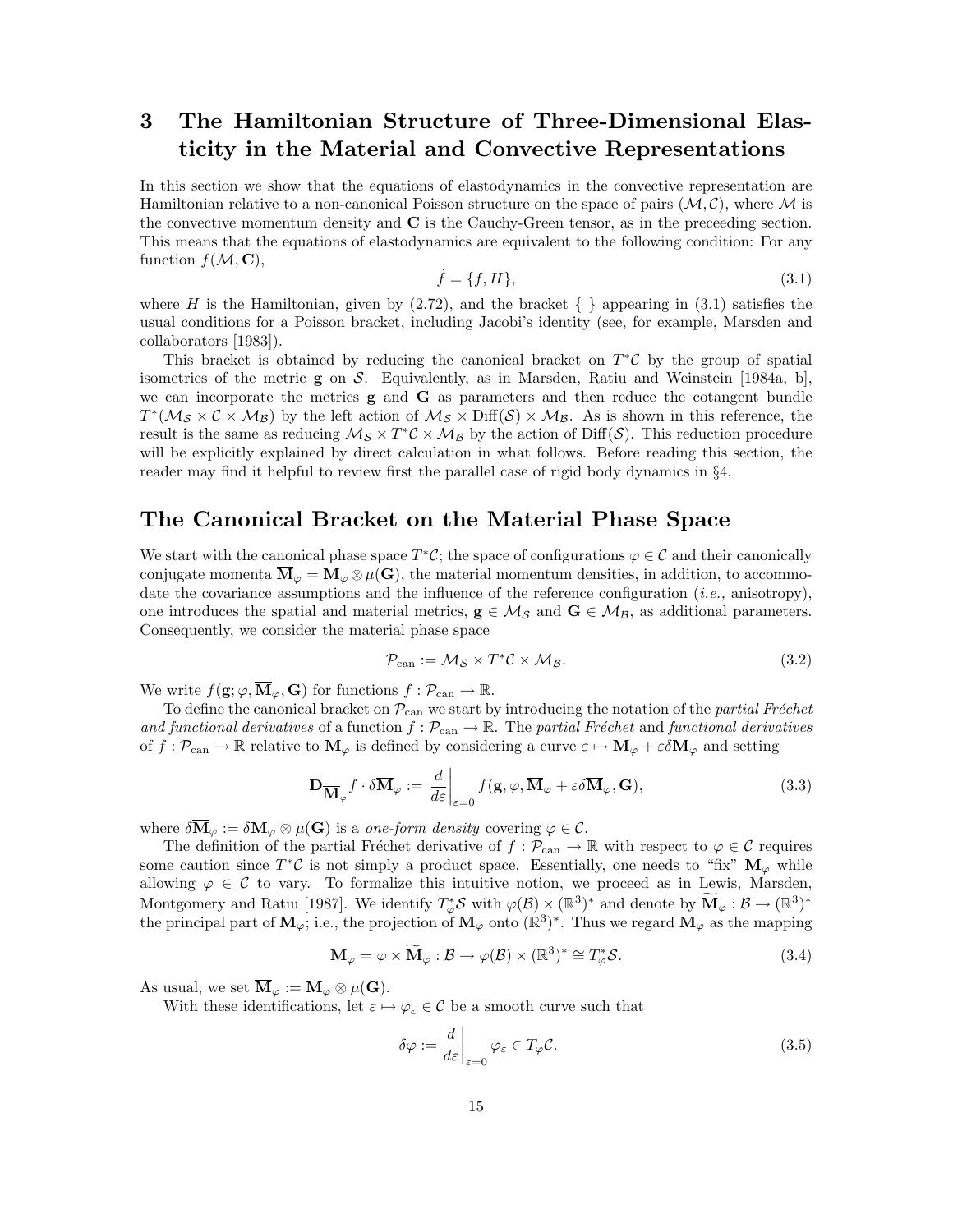Then, set

$$
\overline{\mathbf{M}}_{\varphi_{\varepsilon}} := \varphi_{\varepsilon} \times \widetilde{\mathbf{M}}_{\varphi} \otimes \mu(\mathbf{G}),
$$

and define

$$
\mathbf{D}_{\varphi} f \cdot \delta \varphi := \left. \frac{d}{d\varepsilon} \right|_{\varepsilon=0} f(\mathbf{g}; \varphi_{\varepsilon}, \overline{\mathbf{M}}_{\varphi_{\varepsilon}}; \mathbf{G}). \tag{3.6}
$$

Next, we define partial functional derivatives. Since boundary conditions are involved, we consider two possible situations.

i. Pure displacement boundary conditions. The configurations  $\varphi \in \mathcal{C}$  are restricted by

$$
\varphi|_{\partial \mathcal{B}} = \tilde{\varphi} \quad \text{(prescribed)}.\tag{3.7}
$$

Consequently, the admissible variations  $\mathbf{V}_{\varphi} \in T_{\varphi} \mathcal{C}$  must satisfy

$$
\mathbf{V}_{\varphi}(X) = \mathbf{0} \quad \text{for} \ \ X \in \partial \mathcal{B},\tag{3.8}
$$

so that

$$
\overline{\mathbf{M}}_{\varphi}(X) = \mathbf{0} \quad \text{for } X \in \partial \mathcal{B}.\tag{3.9}
$$

We now define the partial functional derivative,  $\delta \bar{f}/\delta \varphi = (\delta f/\delta \varphi) \otimes \mu(\mathbf{G})$ , as the one-form density covering  $\varphi \in \mathcal{C}$ , which is given by the relation

$$
\mathbf{D}_{\varphi} f \cdot \delta \varphi = \int_{\mathcal{B}} \frac{\overline{\delta f}}{\delta \varphi} \cdot \delta \varphi = \int_{\mathcal{B}} \frac{\delta f}{\delta \varphi} \cdot \delta \varphi \mu(\mathbf{G}). \tag{3.10}
$$

Similarly, the *partial functional derivative*  $(\delta f / \delta \overline{M}_{\varphi})$ , is a vector field covering  $\varphi \in \mathcal{C}$  given by

$$
\mathbf{D}_{\overline{\mathbf{M}}_{\varphi}} f \cdot \delta \overline{\mathbf{M}}_{\varphi} = \int_{\mathcal{B}} \frac{\delta f}{\delta \overline{\mathbf{M}}_{\varphi}} \cdot \delta \overline{\mathbf{M}}_{\varphi} = \int_{\mathcal{B}} \frac{\delta f}{\delta \overline{\mathbf{M}}_{\varphi}} \cdot \delta \mathbf{M}_{\varphi} \mu(\mathbf{G}). \tag{3.11}
$$

With these definitions, the canonical Poisson bracket  $\{\cdot,\cdot\} : \mathcal{F}(\mathcal{P}_{\text{can}}) \times \mathcal{F}(\mathcal{P}_{\text{can}}) \to \mathbb{R}$  takes the form

$$
\{f,g\} = \int_{\mathcal{B}} \left[ \frac{\overline{\delta f}}{\delta \varphi} \cdot \frac{\delta g}{\delta \overline{\mathbf{M}}_{\varphi}} - \frac{\overline{\delta g}}{\delta \varphi} \cdot \frac{\delta f}{\delta \overline{\mathbf{M}}_{\varphi}} \right]. \tag{3.12}
$$

ii. General Boundary conditions. Next we consider general boundary conditions of mixed type. Assuming dead loading, we have

$$
\varphi|_{\partial_{\varphi} \mathcal{B}} = \tilde{\varphi} \quad \text{(prescribed)},\tag{3.13}
$$

$$
\mathbf{P}\hat{\mathbf{N}}|_{\partial_{\sigma}\mathcal{B}} = \tilde{\mathbf{t}} \quad \text{(prescribed)} \tag{3.14}
$$

where **P** is the first Piola-Kirchoff tensor, introduced in (2.101),  $\hat{\bf N}$  is the normal to  $\partial_{\sigma} \mathcal{B}$ , and

$$
\text{closure} \left( \partial_{\varphi} \mathcal{B} \cup \partial_{\sigma} \mathcal{B} \right) = \text{closure} \left( \partial \mathcal{B} \right), \quad \partial_{\varphi} \mathcal{B} \cap \partial_{\sigma} \mathcal{B} = \emptyset. \tag{3.15}
$$

To account for the traction boundary conditions on  $\partial_{\sigma} \mathcal{B}$ , we modify our definition (3.10) of functional derivative as follows. We set

$$
\mathbf{D}_{\varphi} f \cdot \delta \varphi = \int_{\mathcal{B}} \frac{\overline{\Delta f}}{\delta \varphi} \cdot \delta \varphi + \int_{\partial_{\sigma} \mathcal{B}} \frac{\overline{\partial f}}{\delta \varphi} \cdot \delta \varphi |_{\partial_{\sigma} \mathcal{B}}, \tag{3.16}
$$

for all variations  $\delta \varphi \in \mathbf{T}_{\varphi} \mathcal{C}$  satisfying the essential boundary conditions; *i.e.*,

$$
\delta\varphi|_{\partial_{\varphi}\mathcal{B}} = \mathbf{0}.\tag{3.17}
$$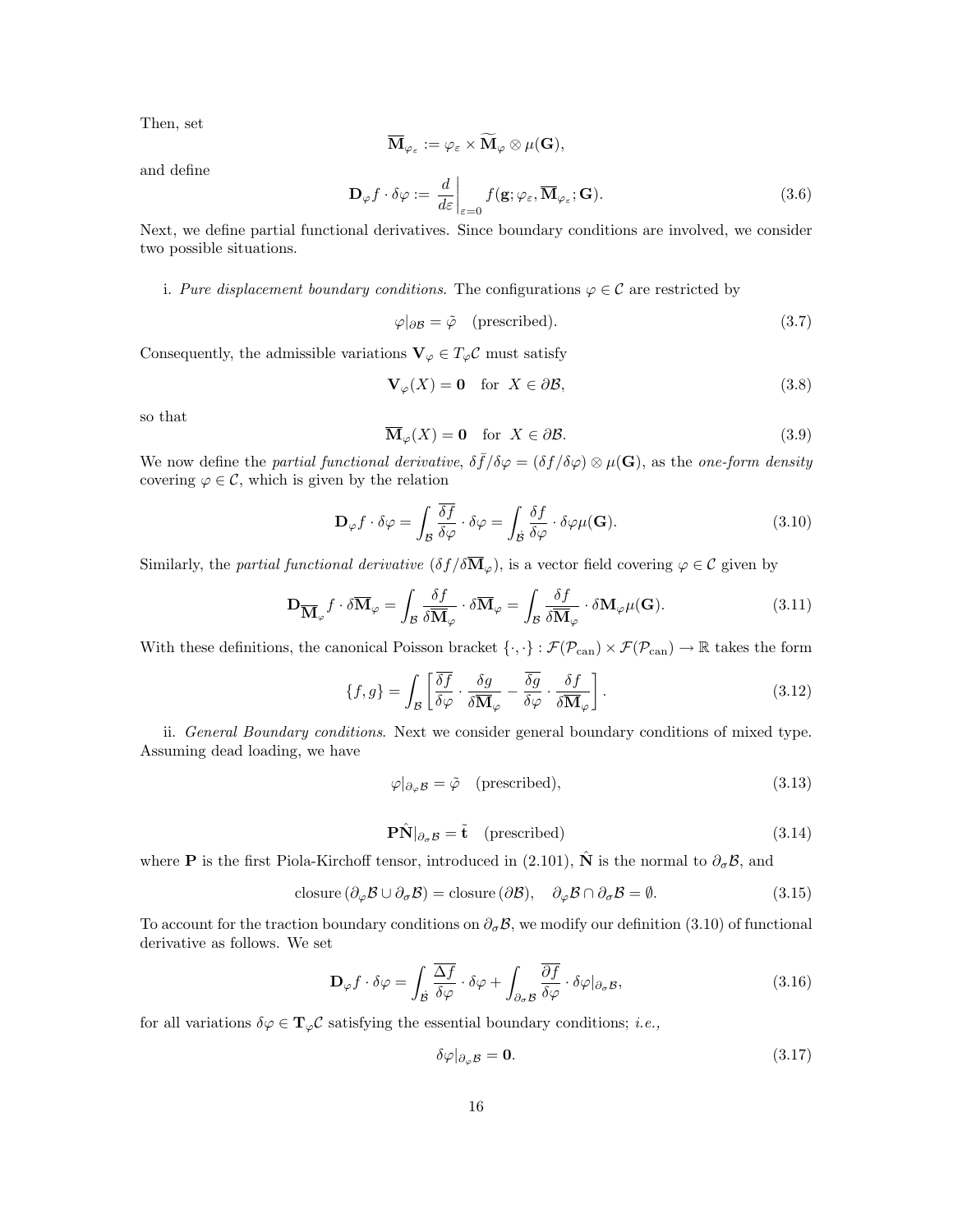Here,  $\overline{\Delta f}/\delta\varphi$  is a one-form density defined on points  $X \in \partial_{\sigma} \mathcal{B}$ . For further elaboration on the possible alternative definitions of partial functional derivatives that account for the (natural) boundary conditions (3.14) we refer to Lewis, Marsden, Montgomery and Ratiu [1986].

We define

$$
\frac{\delta f}{\delta \varphi} := \frac{\Delta f}{\delta \varphi} + \delta_{(\partial_{\sigma} \mathcal{B})} \frac{\partial f}{\delta \varphi}; \quad \frac{\delta f}{\delta \mathbf{M}_{\varphi}} \equiv \frac{\Delta f}{\delta \mathbf{M}_{\varphi}},\tag{3.18}
$$

where  $\delta_{(\partial_{\sigma} \mathcal{B})}$  is the Dirac delta measure on B concentrated on  $\partial_{\sigma} \mathcal{B}$ . Then the standard definition (3.12) of the canonical bracket now becomes

$$
\{f,g\} = \int_{\mathcal{B}} \frac{\overline{\Delta f}}{\delta \varphi} \cdot \frac{\delta g}{\delta \overline{\mathbf{M}}_{\varphi}} - \frac{\overline{\Delta g}}{\delta \varphi} \cdot \frac{\delta f}{\delta \overline{\mathbf{M}}_{\varphi}} + \int_{\partial_{\sigma} \mathcal{B}} \left[ \frac{\partial f}{\delta \varphi} \cdot \frac{\delta g}{\delta \overline{\mathbf{M}}_{\varphi}} \Big|_{\partial_{\sigma} \mathcal{B}} - \frac{\partial g}{\delta \varphi} \cdot \frac{\delta f}{\delta \overline{\mathbf{M}}_{\varphi}} \Big|_{\partial_{\sigma} \mathcal{B}} \right] \gamma(\mathbf{G}) \tag{3.19}
$$

where  $\overline{\Delta f}/\delta\varphi := \Delta f/\delta\varphi \otimes \mu(\mathbf{G})$  is a one-form density covering  $\varphi : \mathcal{B} \to \mathcal{S}$ , and  $\gamma(\mathbf{G})$  is the surface area element on  $\partial_{\sigma} \mathcal{B}$  induced by **G**.

**Proposition 3.1** The canonical Hamilton equations  $\dot{f} = \{f, H\}$  on material phase space,  $\mathcal{P}_{\text{can}}$ , yield the material balance laws: ∂ϕ

$$
\frac{\partial \varphi}{\partial t} = \mathbf{V}_t \quad \text{in } \mathcal{B},
$$
\n
$$
\frac{\partial \overline{\mathbf{M}}_{\varphi}}{\partial t} = \text{DIV}_{\mathbf{G}} \mathbf{P} \otimes \mu(\mathbf{G}); \quad \mathbf{P} = \varrho_0 \frac{\partial W(\mathbf{g} \circ \varphi, T\varphi, \mathbf{G})}{\partial \mathbf{F}}
$$
\n
$$
\frac{\partial \tilde{\varphi}}{\partial t} = \mathbf{V}_t \quad on \ \partial_{\varphi} \mathcal{B}, \quad and \ \tilde{\mathbf{t}} = \mathbf{P} \hat{\mathbf{N}} \quad on \ \partial_{\sigma} \mathcal{B}.
$$
\n(3.20)

**Proof** The Hamiltonian in the material (Lagrangian) description is given by  $(2.62)$ , *i.e.*,

$$
H(\mathbf{g}; \varphi, \overline{\mathbf{M}}_{\varphi}, \mathbf{G}) = \frac{1}{2} \int_{\mathcal{B}} \varrho_{0} |\mathbf{V}_{t}|^{2} \mu(\mathbf{G}) + \int_{\mathcal{B}} \varrho_{0} W(\mathbf{g} \circ \varphi, T, \varphi, \mathbf{G}) \mu(\mathbf{G}) - \int_{\partial_{\sigma} \mathcal{B}} \varphi \cdot \tilde{\mathbf{t}} \gamma(\mathbf{G}),
$$
\n(3.21)

where  $\overline{\mathbf{M}}_{\varphi} = \mathbf{M}_{\varphi} \otimes \mu(\mathbf{G}) = \varrho_0 \mathbf{V}_t^{\flat} \otimes \mu(\mathbf{G})$ . By considering a curve  $\varepsilon \mapsto \varphi_{\varepsilon} \in \mathcal{C}$  with  $\varphi_{\varepsilon}|_{\varepsilon=0} = \varphi$  and  $(d\varphi_{\varepsilon}/d\varepsilon)|_{\varepsilon=0}=\delta\varphi$ , and keeping in mind the identifications elaborated upon above, we find

$$
\mathbf{D}_{\varphi} H \cdot \delta \varphi = \int_{\mathcal{B}} \varrho_{0} \frac{\partial W}{\partial \mathbf{F}} : \text{GRAD} \, \delta \varphi \otimes \mu(\mathbf{G}) - \int_{\partial_{\sigma} \mathcal{B}} \delta \varphi \cdot \tilde{\mathbf{t}} \gamma(\mathbf{G})
$$
  
= 
$$
\int_{\mathcal{B}} -[\text{DIV}_{\mathbf{G}} \mathbf{P} \otimes \mu(\mathbf{G})] \cdot \delta \varphi + \int_{\partial_{\sigma} \mathcal{B}} (\mathbf{P} \hat{\mathbf{N}} - \tilde{\mathbf{t}}) \cdot \delta \varphi \gamma(\mathbf{G}).
$$
 (3.22)

It follows that

$$
\frac{\overline{\Delta H}}{\delta \varphi} = -\text{DIV}_{\mathbf{G}}[\mathbf{P} \otimes \mu(\mathbf{G})]; \frac{\overline{\partial H}}{\delta \varphi} = (\mathbf{P}\hat{\mathbf{N}} - \tilde{\mathbf{t}}) \otimes \gamma(\mathbf{G}).
$$
\n(3.23)

Similarly one finds

$$
\frac{\delta H}{\delta \overline{\mathbf{M}}_{\varphi}} = \mathbf{V}_t. \tag{3.24}
$$

The canonical bracket (3.19) then becomes

$$
\{f, H\} = \int_{\mathcal{B}} \frac{\overline{\Delta f}}{\delta \varphi} \cdot \mathbf{V}_{\varphi} + \frac{\delta f}{\delta \overline{\mathbf{M}}_{\varphi}} \cdot [\text{DIV}_{\mathbf{G}}(\mathbf{P} \otimes \mu(\mathbf{G}))] + \int_{\partial_{\sigma} \mathcal{B}} \left[ \frac{\partial f}{\delta \varphi} \cdot \mathbf{V}_{\varphi}|_{\partial_{\sigma} \mathcal{B}} + (\tilde{\mathbf{t}} - \mathbf{P}\hat{\mathbf{N}}) \cdot \frac{\delta f}{\delta \overline{\mathbf{M}}_{\varphi}} \right]_{\partial_{\sigma} \mathcal{B}} \gamma(\mathbf{G}).
$$
 (3.25)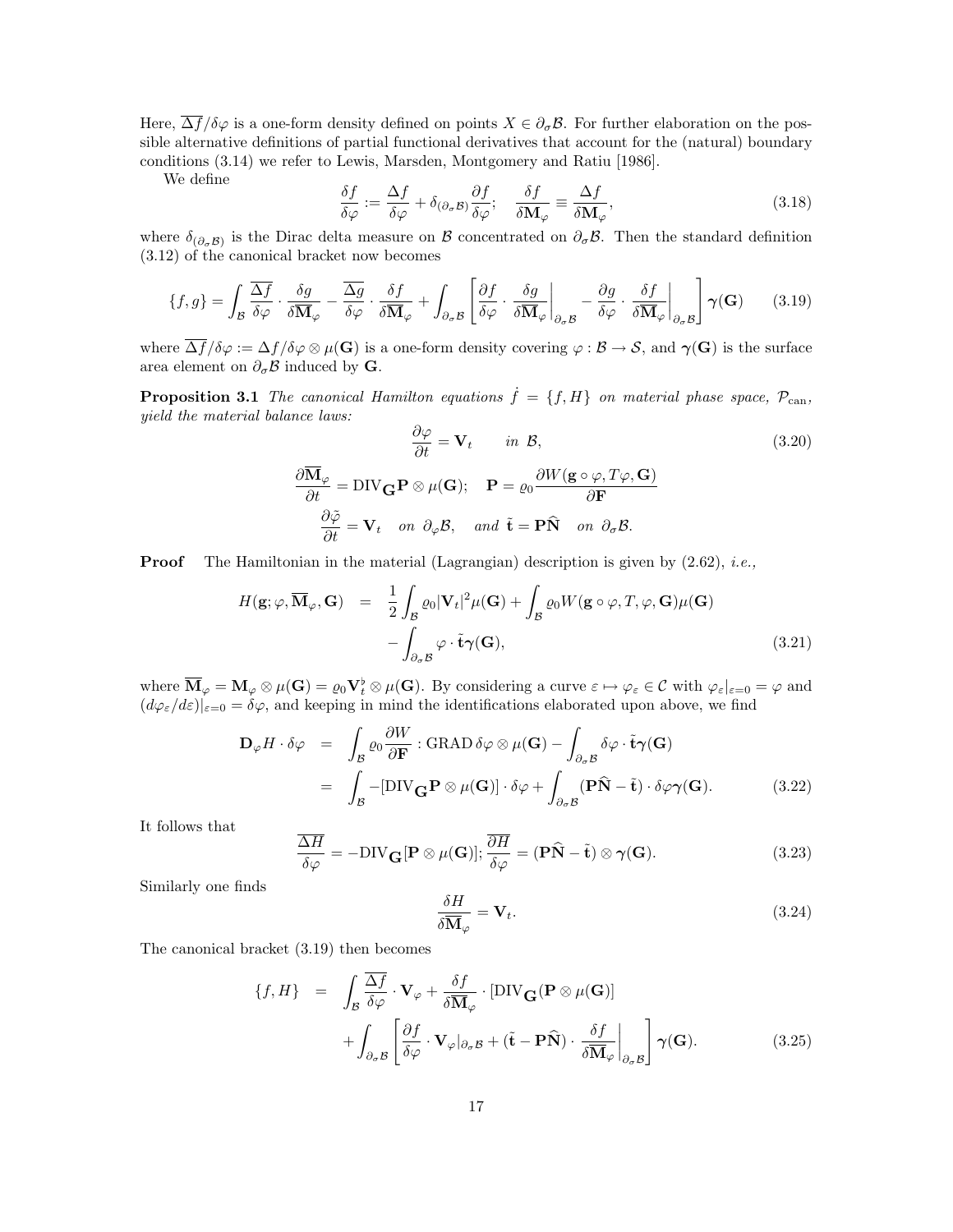On the other hand, for any  $f : \mathcal{P}_{\text{can}} \to \mathbb{R}$  we have

$$
\dot{f} = \int_{\mathcal{B}} \frac{\overline{\Delta f}}{\delta \varphi} \cdot \frac{\partial \varphi}{\partial t} + \frac{\delta f}{\delta \overline{\mathbf{M}}_{\varphi}} \cdot \frac{\partial \overline{\mathbf{M}}_{\varphi}}{\partial t} + \int_{\partial_{\sigma} \mathcal{B}} \frac{\partial f}{\delta \varphi} \cdot \frac{\partial \varphi}{\partial t} \bigg|_{\partial_{\sigma} \mathcal{B}} \gamma(\mathbf{G}). \tag{3.26}
$$

By comparing (3.25) and (3.26) we obtain the result.  $\blacksquare$ 

**Theorem 3.2** The reduced Poisson bracket on the convective phase space has the following equivalent expressions:

$$
\{f,g\} = \int_{\mathcal{B}} \overline{\mathcal{M}} \cdot \left[ \frac{\delta f}{\delta \overline{\mathcal{M}}} , \frac{\delta g}{\delta \overline{\mathcal{M}}} \right] \n+ \int_{\mathcal{B}} \mathbf{C} : \left[ \frac{\delta f}{\delta \overline{\mathcal{M}}} \otimes \text{Div}_{\mathbf{C}} \left( 2 \frac{\delta g}{\delta \mathbf{C}} \right) - \frac{\delta g}{\delta \overline{\mathcal{M}}} \otimes \text{Div}_{\mathbf{C}} \left( 2 \frac{\delta f}{\delta \mathbf{C}} \right) \right] \mu(\mathbf{C}) \n- \int_{\partial_{\sigma} \mathcal{B}} \mathbf{C} : \left[ \frac{\delta f}{\delta \overline{\mathcal{M}}} \otimes 2 \frac{\delta g}{\delta \mathbf{C}} \widehat{\mathbf{N}} - \frac{\delta g}{\delta \overline{\mathcal{M}}} \otimes 2 \frac{\delta f}{\delta \mathbf{C}} \widehat{\mathbf{N}} \right] \gamma(\mathbf{C}) \tag{3.27}
$$

$$
= \int_{\mathcal{B}} \overline{M} \cdot \left[ \frac{\delta f}{\delta \overline{\mathcal{M}}} , \frac{\delta g}{\delta \overline{\mathcal{M}}} \right] + \int_{\mathcal{B}} \left[ \frac{\overline{\delta f}}{\delta \mathbf{C}} : \mathcal{L}_{\frac{\delta g}{\delta \overline{\mathcal{M}}}} \mathbf{C} - \frac{\overline{\delta g}}{\delta \mathbf{C}} : \mathcal{L}_{\frac{\delta f}{\delta \overline{\mathcal{M}}}} \mathbf{C} \right] - \int_{\partial_{\varphi} \mathcal{B}} \mathbf{C} : \left[ \frac{\delta g}{\delta \overline{\mathcal{M}}} \otimes 2 \frac{\delta f}{\delta \mathbf{C}} \widehat{\mathbf{N}} - \frac{\delta f}{\delta \overline{\mathcal{M}}} \otimes 2 \frac{\delta g}{\delta \mathbf{C}} \widehat{\mathbf{N}} \right] \gamma(\mathbf{C}) \tag{3.28}
$$

$$
= \int_{\mathcal{B}} \overline{M} \cdot \left[ \frac{\delta f}{\delta \overline{\mathcal{M}}} , \frac{\delta g}{\delta \overline{\mathcal{M}}} \right] + \int_{\mathcal{B}} \mathbf{C} : \left[ \mathcal{L}_{\frac{\delta g}{\delta \overline{\mathcal{M}}} } \frac{\overline{\delta f}}{\delta \mathbf{C}} - \mathcal{L}_{\frac{\delta f}{\delta \overline{\mathcal{M}}} } \frac{\overline{\delta g}}{\delta \mathbf{C}} \right] - \int_{\partial_{\varphi} \mathcal{B}} \mathbf{C} : \left[ \frac{\delta f}{\delta \overline{\mathcal{M}}} \otimes 2 \frac{\delta g}{\delta \mathbf{C}} \widehat{\mathbf{N}} - \frac{\delta g}{\delta \overline{\mathcal{M}}} \otimes 2 \frac{\delta f}{\delta \mathbf{C}} \widehat{\mathbf{N}} \right] \gamma(\mathbf{C}) - \int_{\partial \mathcal{B}} \left[ \left( \mathbf{C} : \frac{\delta g}{\delta \mathbf{C}} \right) \left( \frac{\delta f}{\delta \overline{\mathcal{M}}} \cdot \widehat{\mathbf{N}} \right) - \left( \mathbf{C} : \frac{\delta f}{\delta \mathbf{C}} \right) \left( \frac{\delta f}{\delta \overline{\mathcal{M}}} \cdot \widehat{\mathbf{N}} \right) \right] \gamma(\mathbf{C}). \tag{3.29}
$$

**Proof** Expression (3.27) follows from (**??**) by the divergence theorem. Expression (3.28) follows from (??) by the coordinate expression for the Lie derivative  $\mathcal{L}_{\frac{\delta f}{\delta M}}$ **C** and by the symmetry of  $\delta f / \delta C$ . Finally, expression  $(3.29)$  follows from  $(3.28)$  by integration by parts.

We observe that for pure displacement boundary conditions, the boundary term vanishes in expression (3.27) since  $\partial_{\sigma} \mathcal{B} = \emptyset$ , whereas for traction-free boundary conditions the boundary term in (3.28) vanishes since  $\partial_{\varphi} \mathcal{B} = \emptyset$ .

**Corollary 3.3** Hamilton's equations  $\dot{f} = \{f, H\}$  are equivalent to the convective equations of motion

$$
\frac{\partial \overline{\mathcal{M}}}{\partial t} = \left[ \frac{1}{2} \mathcal{R} d |\mathcal{V}|_{\mathbf{C}}^2 + (\mathbf{DIV}_{\mathbf{C}} \Sigma)^{\flat} \right] \otimes \mu(\mathbf{C})
$$
\n
$$
\frac{\partial \mathbf{C}}{\partial t} = L_{\mathcal{V}_t} \mathbf{C}
$$
\n
$$
\Sigma \widehat{\mathbf{N}} = \mathbf{0} \quad on \quad \partial_{\sigma} \mathcal{B} \quad (with \quad \overline{\mathcal{M}} = \mathbf{0} \quad on \quad \partial_{\sigma} \mathcal{B}).
$$
\n(3.30)

This follows, as we remarked earlier, by the general theory of reduction. For completeness we include a direct verification of this statement.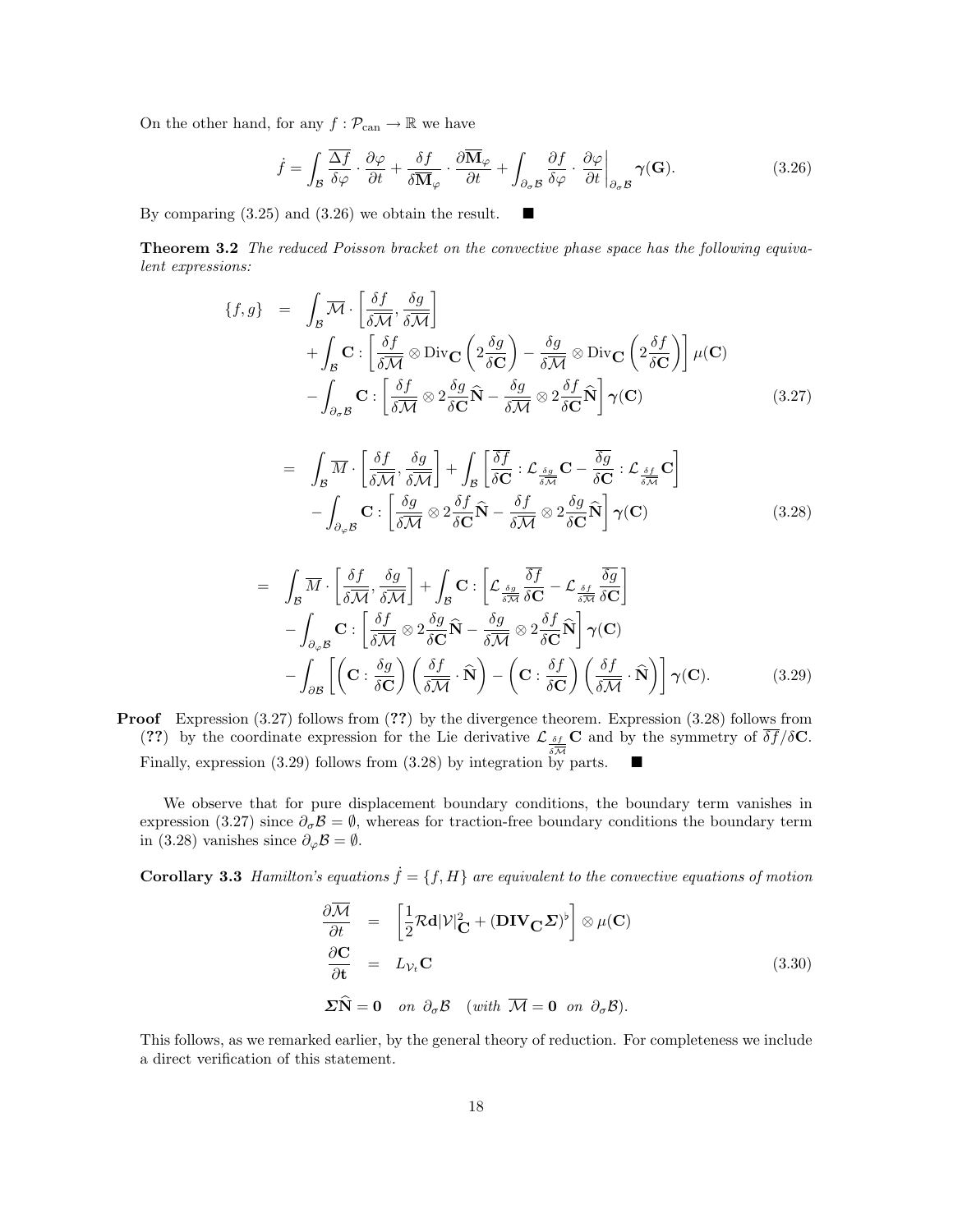**Proof of Corollary 3.4** From  $(2.72)$ , the Hamiltonian in the convective description is

$$
\mathbf{H}(\mathbf{C}, \overline{\mathcal{M}}, \mathbf{G}) = \frac{1}{2} \int_{\mathcal{B}} \mathcal{R} |\mathcal{V}|^2_{\mathbf{C}} \mu(\mathbf{C}) + \int_{\mathcal{B}} \mathcal{R} \overline{\overline{W}}(\mathbf{C}, \mathbf{G}) \mu(\mathbf{C})
$$
(3.31)

where  $\overline{\mathcal{M}} = \mathcal{M} \otimes \mu(\mathbf{C}) = \mathcal{RV}^{\flat} \otimes \mu(\mathbf{C}) \equiv \varrho_0 \mathcal{V}^{\flat} \otimes \mu(\mathbf{G})$ . The partial functional derivatives are computed in the standard fashion by considering curves  $\varepsilon \mapsto \mathbf{C}_{\varepsilon} \in S_2(\mathcal{B})$  and  $\varepsilon \mapsto \overline{\mathcal{M}}_{\varepsilon} \in \mathfrak{X}^*(\mathcal{B})$  and using the directional derivative formula. One finds that

$$
\frac{\delta H}{\delta \mathbf{C}} = \frac{1}{2} [-\mathcal{RV} \otimes \mathcal{V} + \mathbf{\Sigma}] \otimes \mu(\mathbf{C}); \quad \frac{\delta H}{\delta \mathcal{M}} = \mathcal{V}.
$$
 (3.32)

Using  $(3.32)$  and the definition of the Lie bracket of vector fields in  $\mathfrak{X}(\mathcal{B})$ , we write the first term in (3.28) as

$$
\int_{\mathcal{B}} \overline{\mathcal{M}} \cdot \left[ \frac{\delta f}{\delta \overline{\mathcal{M}}} , \frac{\delta H}{\delta \overline{\mathcal{M}}} \right] = \int_{\mathcal{B}} \overline{\mathcal{M}} \cdot \left[ \frac{\delta f}{\delta \overline{\mathcal{M}}} , \mathcal{V} \right] = \int_{\mathcal{B}} \overline{\mathcal{M}} \cdot \mathcal{L}_{\frac{\delta f}{\delta \overline{\mathcal{M}}}} \mathcal{V}.
$$
\n(3.33)

The second term in (3.28) reduces to

$$
\int_{\mathcal{B}} \frac{\overline{\delta f}}{\delta \mathbf{C}} : \mathcal{L}_{\frac{\delta H}{\delta \mathcal{M}}} \mathbf{C} = \int_{\mathcal{B}} \frac{\overline{\delta f}}{\delta \mathbf{C}} : \mathcal{L}_{\mathcal{V}} \mathbf{C}.
$$
\n(3.34)

The last term in (3.28) requires a more elaborate computation. First, we use the derivative property of Lie derivatives to obtain:

$$
-\int_{\mathcal{B}} \frac{\delta \bar{H}}{\delta \mathbf{C}} : \mathcal{L}_{\frac{\delta f}{\delta \mathcal{M}}} \mathbf{C} = -\int_{\mathcal{B}} \mathcal{L}_{\frac{\delta f}{\delta \mathcal{M}}} \left( \mathbf{C} : \frac{\overline{\delta H}}{\delta \mathbf{C}} \right) + \int \mathbf{C} : \mathcal{L}_{\frac{\delta f}{\delta \mathcal{M}}} \frac{\overline{\delta H}}{\delta \mathbf{C}}.
$$
 (3.35)

The substitution of (3.32) into (3.35) and the use of standard additional properties of the Lie derivative yields

$$
-\int_{\mathcal{B}} \frac{\overline{\delta H}}{\delta \mathbf{C}} : \mathcal{L}_{\frac{\delta f}{\delta \mathcal{M}}} \mathbf{C} = \int_{\mathcal{B}} \frac{1}{2} \mathcal{L}_{\frac{\delta f}{\delta \mathcal{M}}} [|\mathcal{V}|_{\mathbf{C}}^{2} \otimes \mathcal{R}\mu(\mathbf{C}) - (\mathbf{C} : \mathbf{\Sigma}) \otimes \mu(\mathbf{C})] - \int_{\mathcal{B}} \mathbf{C} : \left[ \left( \mathcal{L}_{\frac{\delta f}{\delta \mathcal{M}}} \mathcal{V} \right) \otimes \mathcal{V} \otimes \mathcal{R}\mu(\mathbf{C}) \right] + \frac{|\mathcal{V}|_{\mathbf{C}}^{2}}{2} \otimes \mathcal{L}_{\frac{\delta f}{\delta \mathcal{M}}} [\mathcal{R} \otimes \mu(\mathbf{C})] + \int_{\mathcal{B}} \frac{1}{2} \mathbf{C} : \mathcal{L}_{\frac{\delta f}{\delta \mathcal{M}}} [\mathbf{\Sigma} \otimes \mu(\mathbf{C})] = \int_{\mathcal{B}} \left[ \frac{\mathcal{R}}{2} \mathbf{d} |\mathcal{V}|_{\mathbf{C}}^{2} \mu(\mathbf{C}) - \overline{\mathcal{M}} \cdot \mathcal{L}_{\frac{\delta f}{\delta \mathcal{M}}} \mathcal{V} \right] + \frac{1}{2} \int_{\mathcal{B}} \left[ \mathbf{C} : \mathcal{L}_{\frac{\delta f}{\delta \mathcal{M}}} \mathbf{\Sigma} - \mathcal{L}_{\frac{\delta f}{\delta \mathcal{M}}} (\mathbf{C} : \mathbf{\Sigma}) \right] \otimes \mu(\mathbf{C}). \tag{3.36}
$$

By exploiting the symmetry of  $\Sigma$  and the expression in local coordinates for the Lie derivative, we obtain

$$
\frac{1}{2}\mathbf{C}: \mathcal{L}_{\frac{\delta f}{\delta \mathcal{M}}} \Sigma = \frac{1}{2}\mathbf{d}(\mathbf{C}: \Sigma) \cdot \frac{\delta f}{\delta \mathcal{M}} - \left(\widetilde{\nabla} \frac{\delta f}{\delta \mathcal{M}}\right) : \Sigma
$$
\n
$$
= \frac{1}{2} \mathcal{L}_{\frac{\delta f}{\delta \mathcal{M}}}(\mathbf{C}: \Sigma) - \left(\widetilde{\nabla} \frac{\delta f}{\delta \mathcal{M}}\right) : \Sigma,
$$
\n(3.37)

where in coordinates,  $(\tilde{\nabla}\delta f/\delta\overline{\mathcal{M}})$ :  $\Sigma = (\delta f/\delta\overline{\mathcal{M}}_A)_{|B}C_{AD}\Sigma^{DB}$ . The substitution of (3.37) into (3.36), the integration of the resulting expression by parts and the use of the Gauss theorem then